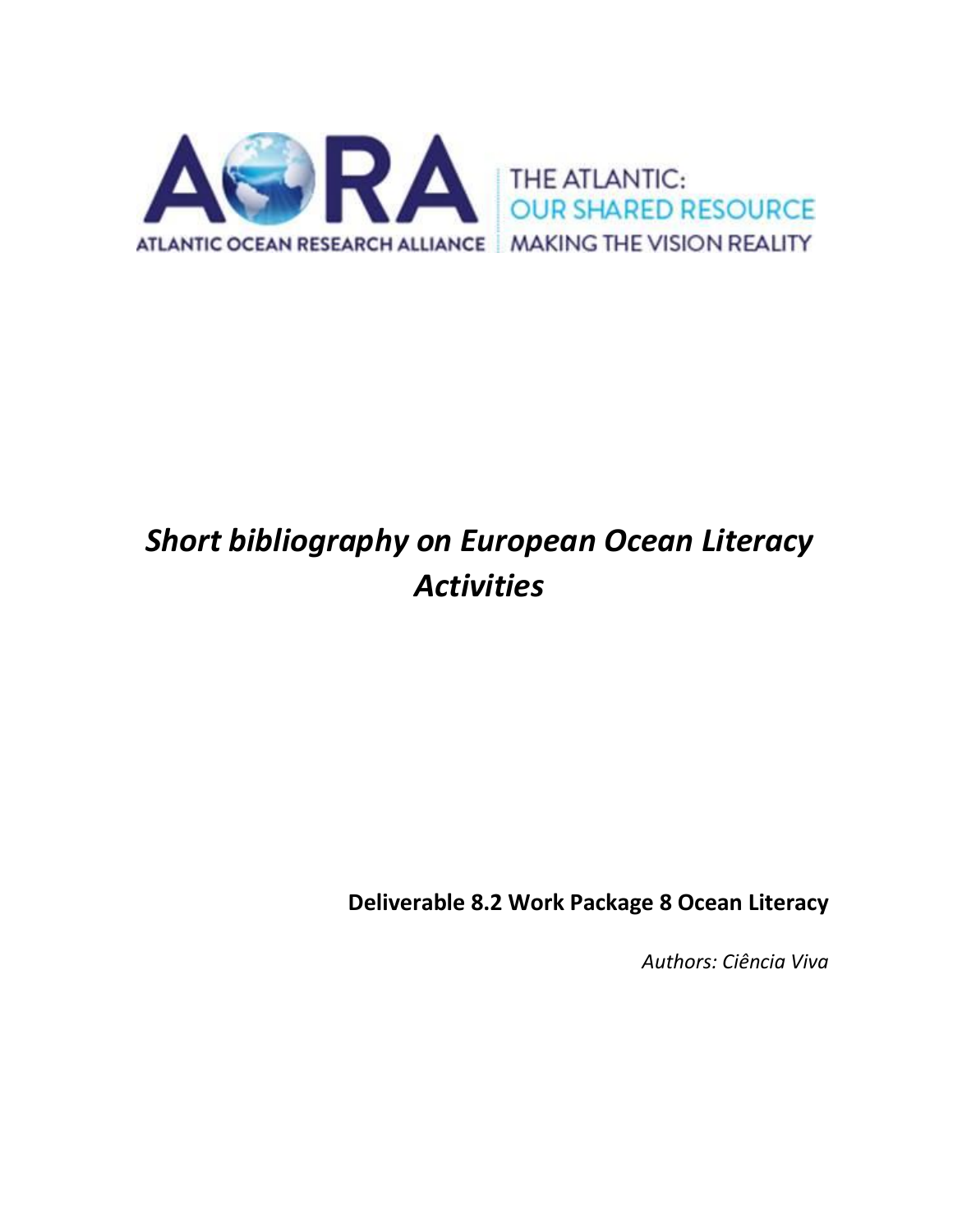# **Acknowledgements**

This Report was produced by the Atlantic Ocean Research Alliance Co-Ordination and Support Action.





*This Action has received funding from the European Union's Horizon 2020 research and innovation programme under grant agreement No* 652677*.*

The Lead Partner responsible for Ocean Observation Work Package in the Atlantic Ocean Research Alliance Co-Ordination and Support Action is [Ciência Viva.](http://www.cienciaviva.pt/home/index.asp?accao=changelang&lang=en)



### **Disclaimer**

Responsibility for the information and views presented in this report rest solely with the authors and do not necessarily represent those of the Atlantic Ocean Research Alliance, the European Union or Ciência Viva. Neither the authors or the aforementioned bodies accept any responsibility whatsoever for loss or damage occasioned or claimed to have been occasioned, in part or in full, as a consequence of any person acting or refraining from action, as a result of a matter contained in this report.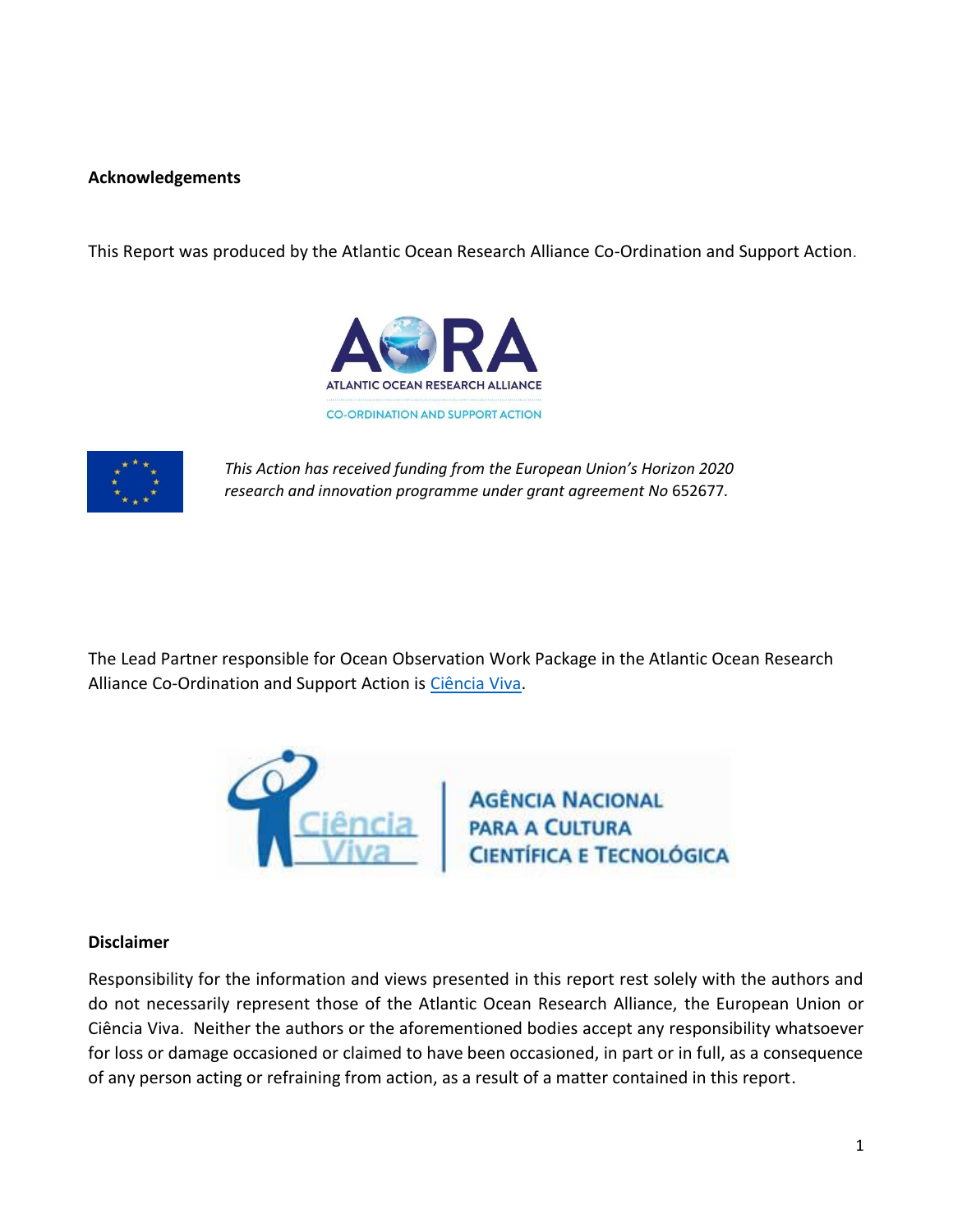#### **Definition**

Ocean knowledge, including literacy, is a prerequisite for the innovation and sustainable growth of the marine and the maritime sector. Therefore it is crucial that citizens, stakeholders and policy makers do understand the value of the ocean to be able to take informed decisions on issues that will affect their lives and those of the generations to come.

Defining and implementing ocean literacy in Europe is still a challenge due to the rich cultural and linguistic diversity that characterizes our continent, the different educational systems and the different ways of connecting and living with the sea.

#### **Rationale**

Improving the transatlantic cooperation on ocean literacy activities will contribute for the consolidation of existing networks from both sides of the Atlantic and will facilitate future identification of synergies and complementarities between both sides of the Atlantic Ocean.

### **Objective**

The main objective of this short bibliography is to list ocean literacy-related projects from Horizon 2020, EU collaborative projects (FP7) and non-EU funded projects that contribute for the reinforcement of the transatlantic collaboration, through interaction with partner institutions from Canada, United States, and the South Atlantic region, such as Brazil and South Africa. In addition, this report includes a non-exhaustive list of projects that could benefit from transatlantic collaboration.

### **Contents**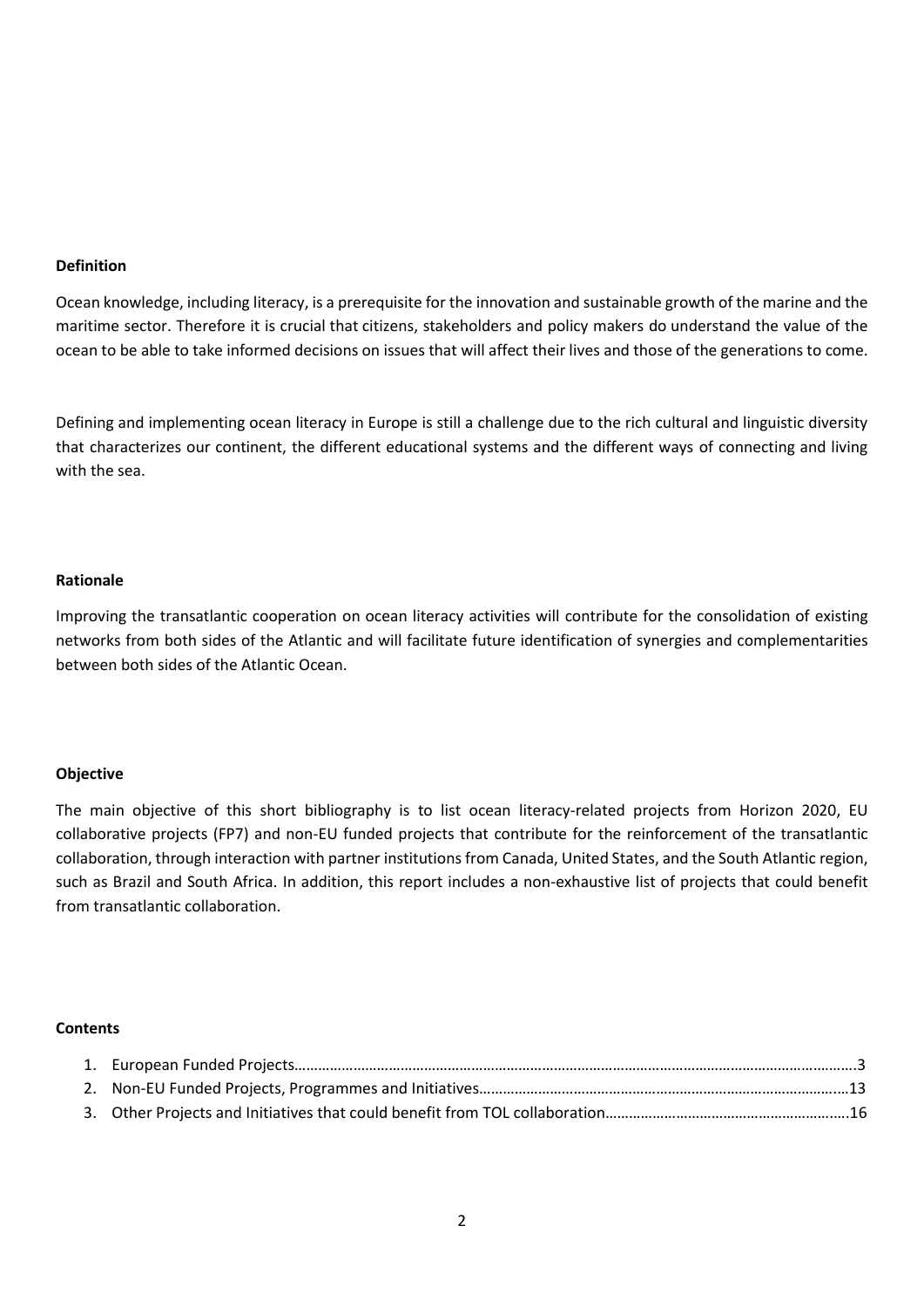# **1. European Funded Projects**

# **1.1. Horizon 2020**

**Title: Protecting the Ocean: our collective responsibility, our common interest - Supporting the development of costeffective ocean literacy in Europe Acronym:** [ResponSEAble](http://www.responseable.eu/)

**Co-ordinator (organisation/affiliation, country):** Acteon (France) (Pierre Strosser). **Keywords/themes:** marine ERA-NET, governance, regional basins **Duration:** 48 months (01 May 2010 - 30 April 2014)

**Link:** <http://www.responseable.eu/>

#### **Abstract/Description:**

ResponSEAble is a BG-13 project that aims at supporting the emergence of an effective and dynamic European ocean knowledge system that contributes to raising awareness on everybody's (individual and collective, direct and indirect) responsibility and interest in a healthy and sustainable ocean. The main objectives are: 1) To contribute to the sharing of knowledge on the human-ocean relationships; 2) To support the development of cost-effective initiatives and strategies on ocean literacy in Europe; 3) To raise the awareness of specific target groups on their role and responsibility to achieving the sustainable development of the oceans.

This research will build towards an interactive and publicly accessible ocean knowledge system which can be used to develop and test innovative targeted communication materials including social media activities and serious games. It will also feed into the development of clear guidance for ocean literacy decision makers on the development of effective strategies. The ResponSEAble project is regionally focused, and will cover North and Atlantic, Black, Baltic and Mediterranean seas, mobilising regional stakeholders and building on existing initiatives.

**Results Pertinent to Atlantic Ocean Research Alliance:** This project aims to contribute for the sharing of knowledge on the human-ocean relationships.

**USA/CA Partners/Interactions: [Duke University](https://duke.edu/)** (USA), **[Institut des sciences de la mer de Rimouski \(ISMER\)](http://www.ismer.ca/?lang=fr)** (Canada), **Memorial University of Newfoundland** (Canada).

**Other Transatlantic Partners/Interactions:** None.

#### **Links:**

<http://www.responseable.eu/kick-off-responseable-put-up-the-sails-and-pipe-all-hands-on-deck/>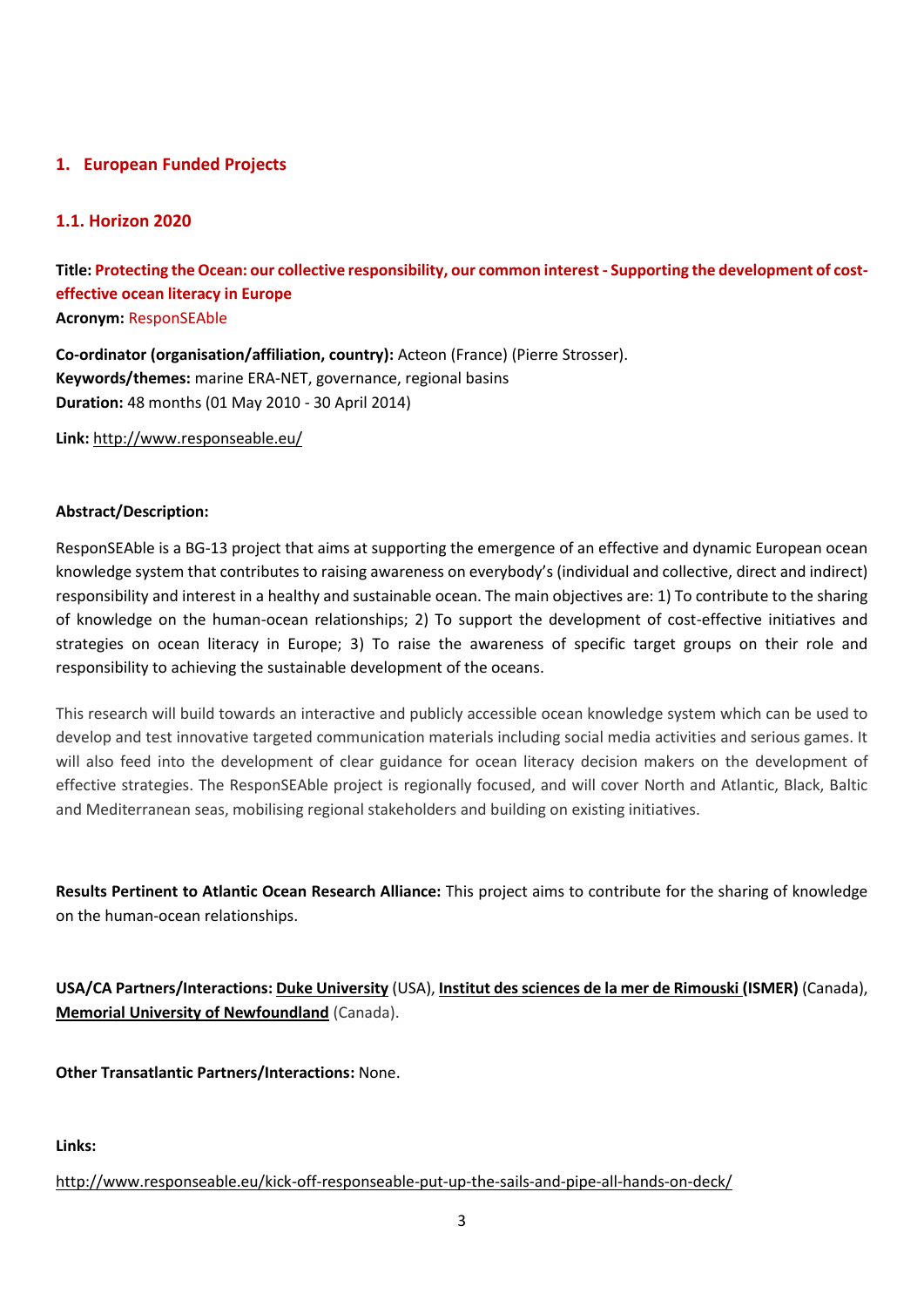## **Title:** [Sea Change](http://www.seachangeproject.eu/)

### **Acronym:** Sea Change

**Co-ordinator (organisation/affiliation, country):** Marine Biological Association of the United Kingdom (UK) (Jon Parr). **Duration:** 35 months (March 2015-February 2018)

**Link:** <http://www.seachangeproject.eu/>

# **Abstract/Description:**

Sea Change is a BG-13 project that aims to establish a fundamental "Sea Change" in the way European citizens view their relationship with the sea, by empowering them, as Ocean Literate citizens, to take direct and sustainable action towards a healthy ocean and seas, healthy communities and ultimately a healthy planet.

Over the next three years, the team will work to make a 'sea change' in the way that Europeans view the ocean. The idea is that citizens who have a real understanding of principles and concepts related to the ocean will be equipped to make informed decisions. Specifically, the project tasks will involve reviewing and compiling existing information related to this area and using social innovation to support a number of mobilisation actions connected to Life Long Learning and the Blue Schools Network. Indeed a number of relevant and influential networks – such as the European network of science centres and museums (Ecsite), the European Association of Geographers (EUROGEO) and United Nations Educational, Scientific and Cultural Organisation (UNESCO), and the European Marine Science Educators Association (EMSEA) – are partners on the project.

**Results Pertinent to Atlantic Ocean Research Alliance:** Yes. Sea Change will educate and engage a wide range of audiences – from scientists to sailors and pupils to policy-makers – not only on the vital importance of a healthy Ocean to the health of humanity, but on their role in maintaining ocean health into the future through simple everyday actions.

**USA/CA Partners/Interactions:** [NOAA](http://oceanexplorer.noaa.gov/) (USA), [Consortium for Ocean Leadership](http://oceanleadership.org/) (USA), [NMEA/ The Lawrence Hall of](http://www.lawrencehallofscience.org/)  [Science, University of California](http://www.lawrencehallofscience.org/) (USA)[, The Ocean Project](http://theoceanproject.org/) (USA)[, CaNOE](http://oceanliteracy.ca/) (Canada), [COSEE](http://www.cosee.net/) (Canada).

**Other Transatlantic Partners/Interactions: [CeDe Pesca](http://www.cedepesca.org.ar/)** (Argentina) (WON Latin America and the Caribean).

**Links:**

Events<http://www.seachangeproject.eu/seachange-events/events-all-2>

Activities<http://www.seachangeproject.eu/seachange-media-2/media-center>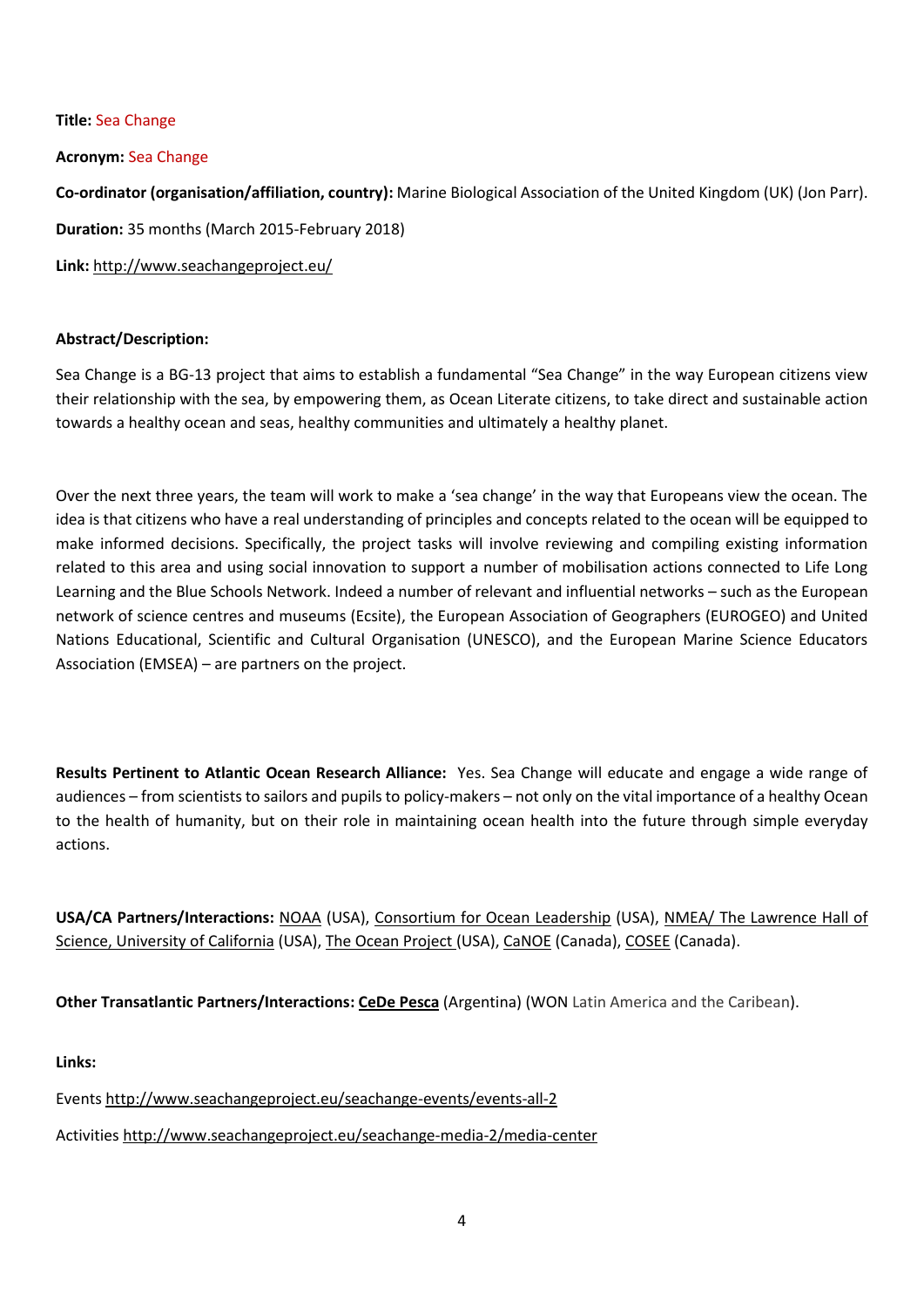# **Title: Optimizing and Enhancing the Integrated Atlantic Ocean Observing System**

#### **Acronym:** [AtlantOS](https://www.atlantos-h2020.eu/)

**Co-ordinator (organisation/affiliation, country):** GEOMAR Helmholtz Centre for Ocean Research Kiel, Germany (Martin Visbeck).

**Link:** <https://www.atlantos-h2020.eu/>

**Duration:** 50 months (April 2015 – June 2019)

#### **Abstract/Description:**

AtlantOS is a BG 8 research and innovation project that proposes the integration of ocean observing activities across all disciplines for the Atlantic, considering European as well as non-European partners. The main target of the AtlantOS initiative is to deliver an advanced framework for the development of an integrated Atlantic Ocean Observing System that goes beyond the state-of –the-art, and leaves a legacy of sustainability after the life of the project. The main objectives are: to improve international collaboration in the design, implementation and benefit sharing of ocean observing; to promote engagement and innovation in all aspects of ocean observing; to facilitate free and open access to ocean data and information; to enable and disseminate methods of achieving quality and authority of ocean information; to strengthen the Global Ocean Observing System (GOOS) and to sustain observing systems that are critical for the Copernicus Marine Environment Monitoring Service and its applications; and to contribute to the aims of the Galway Statement on Atlantic Ocean Cooperation.

**Results Pertinent to Atlantic Ocean Research Alliance:** AtlantOS will strengthen the transatlantic collaboration, through close interaction with partner institutions, developing an integrated Atlantic Ocean Observing System that will go beyond the state-of–the-art, and leaves a legacy of sustainability after the life of the project. The access to updated information on the ocean is essential for OL community.

**USA/CA Partners/Interactions:** [Dalhousie University](https://www.atlantos-h2020.eu/partner/dalhousie-university-dal/) (DU) (Canada), The [Marine Environmental Observation](https://www.atlantos-h2020.eu/partner/meopar-incorporated-meopar/)  [Prediction and Response \(MEOPAR\) \(Canada\),](https://www.atlantos-h2020.eu/partner/meopar-incorporated-meopar/) [Woods Hole Oceanographic Institution](https://www.atlantos-h2020.eu/partner/woods-hole-oceanographic-institution-whoi/) (USA).

**Other Transatlantic Partners/Interactions**: [Ministério da Ciência, Tecnologia e Inovação](https://www.atlantos-h2020.eu/partner/ministerio-da-ciencia-tecnologia-e-inovacao-mcti/) (MCTI) (Brazil), [Council for](https://www.atlantos-h2020.eu/partner/woods-hole-oceanographic-institution-whoi/)  [Scientific and Industrial Research](https://www.atlantos-h2020.eu/partner/woods-hole-oceanographic-institution-whoi/) (CSIR) (South Africa).

**Links:**

Work packages<https://www.atlantos-h2020.eu/structure/>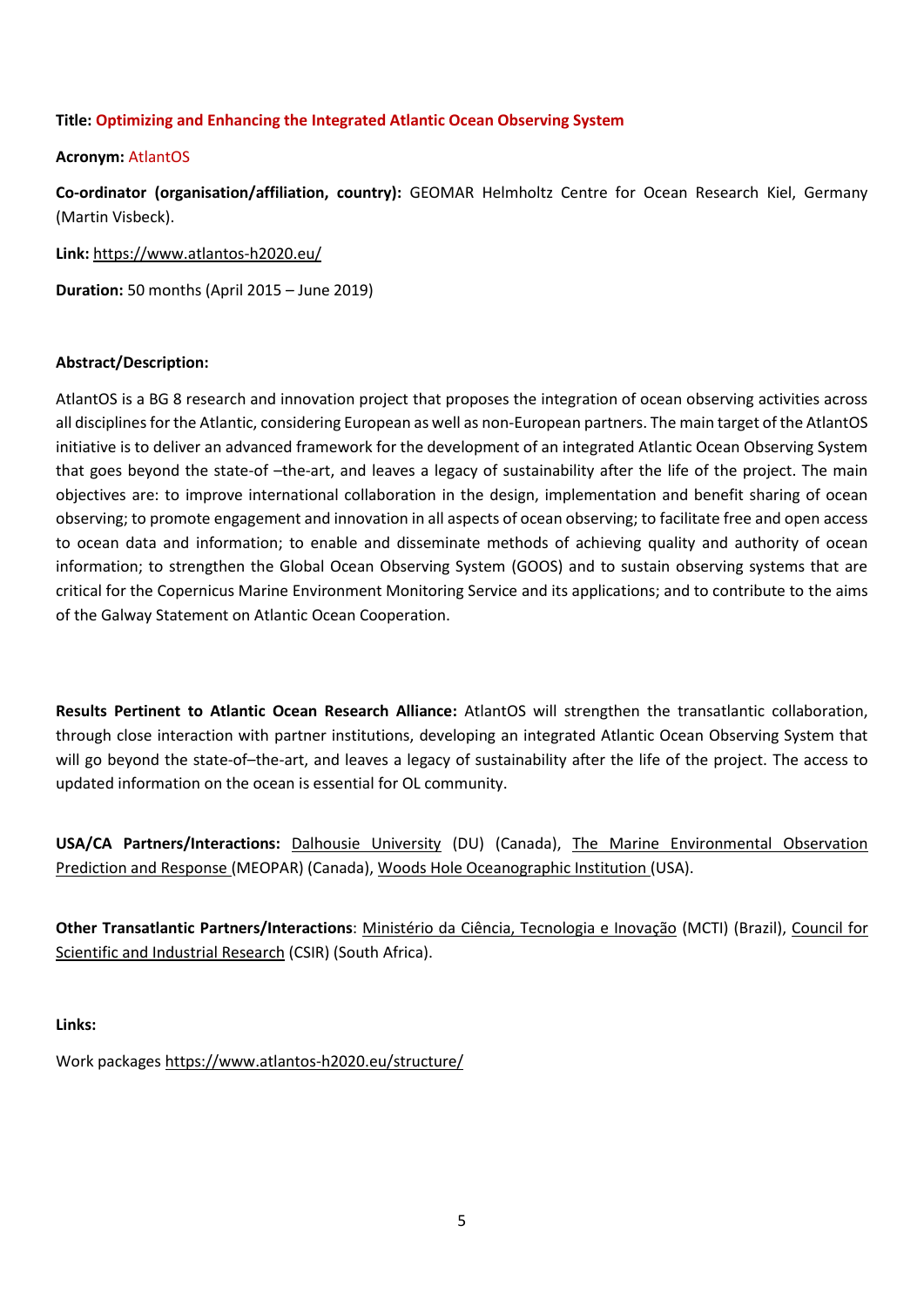# **Title: Green Bubbles Acronym/reference:** Green Bubbles

**Co-ordinator (organisation/affiliation, country):** [Polytechnic University of Marche](http://www.univpm.it/English/)**.** [Environmental sciences,](http://www.disva.univpm.it/) [IT &](http://www.dii.univpm.it/)  [Engineering,](http://www.dii.univpm.it/) [Studio Associato Gaia,](http://www.studioassociatogaia.com/) [UBICA,](http://www.ubicasrl.com/UBICAnew/Home.html) [Innovasub](http://www.innovasub.com/default.aspx)**,** [DAN Europe](https://www.daneurope.org/home)**,** [NHTV University of Applied Sciences](http://www.nhtv.nl/ENG/about-nhtv/organisation/academies/academy-for-digital-entertainment.html)**,** [North-West](http://www.nwu.ac.za/trees-staff)  [University](http://www.nwu.ac.za/trees-staff)**,** [College of Exploration](http://www.coexploration.org/)**,** [DAN South Africa](http://www.dansa.org/)**.**

**Duration:** 36 months (January 2015-December 2018)

**Link**: [http://www.greenbubbles.eu](http://www.greenbubbles.eu/)

# **Abstract/Description:**

Green Bubbles is a project funded by European Union's Horizon 2020 research and innovation programme under the Marie Sklodowska-Curie Actions Research and Innovation Staff Exchange (RISE) dedicated to **recreational SCUBA diving**, an activity engaging millions of people worldwide. Green Bubbles will maximise the benefits associated with diving while minimising its negative impacts, thus achieving the environmental, economic and social sustainability of the system. The project intends to pursue the following objectives: 1) Put the European diving system in focus, establishing a dialogue with all stakeholders; 2) Thorough segmentation of 3 key components of the system (divers, professionals and operators; 3) Enhance the traditional offer by the diving industry; 4) Bring innovation to the diving industry by introducing diving and Ocean Literacy principles in school curricula; 5) Bring innovation to the diving industry by transforming Citizen Science in an opportunity for operators and Marine Protected Areas (MPAs); 6) Bring innovation to the diving industry by developing IT tools supporting the other objectives; 7) Design tailored business models and promotional strategies for the adoption of innovation by the system. Green Bubbles is run by a consortium of nine entities, including universities, research organisations, educational organisations and SMEs from Italy, the Netherlands, Malta, Turkey, South Africa and the United States.

**Results Pertinent to Atlantic Ocean Research Alliance:** Yes. Green Bubbles aims to bring innovation to the diving industry by introducing diving and Ocean Literacy principles in school curricula.

**USA/CA Partners/Interactions:** [College of Exploration](http://www.coexploration.org/) (USA).

**Other Transatlantic Partners/Interactions: [Divers Alert Network](http://www.dansa.org/)** (**[DAN\) \(South Africa\)](http://www.dansa.org/), North West [University](http://www.nwu.ac.za/)** (South Africa).

**Links**:

Events<http://www.greenbubbles.eu/?cat=23>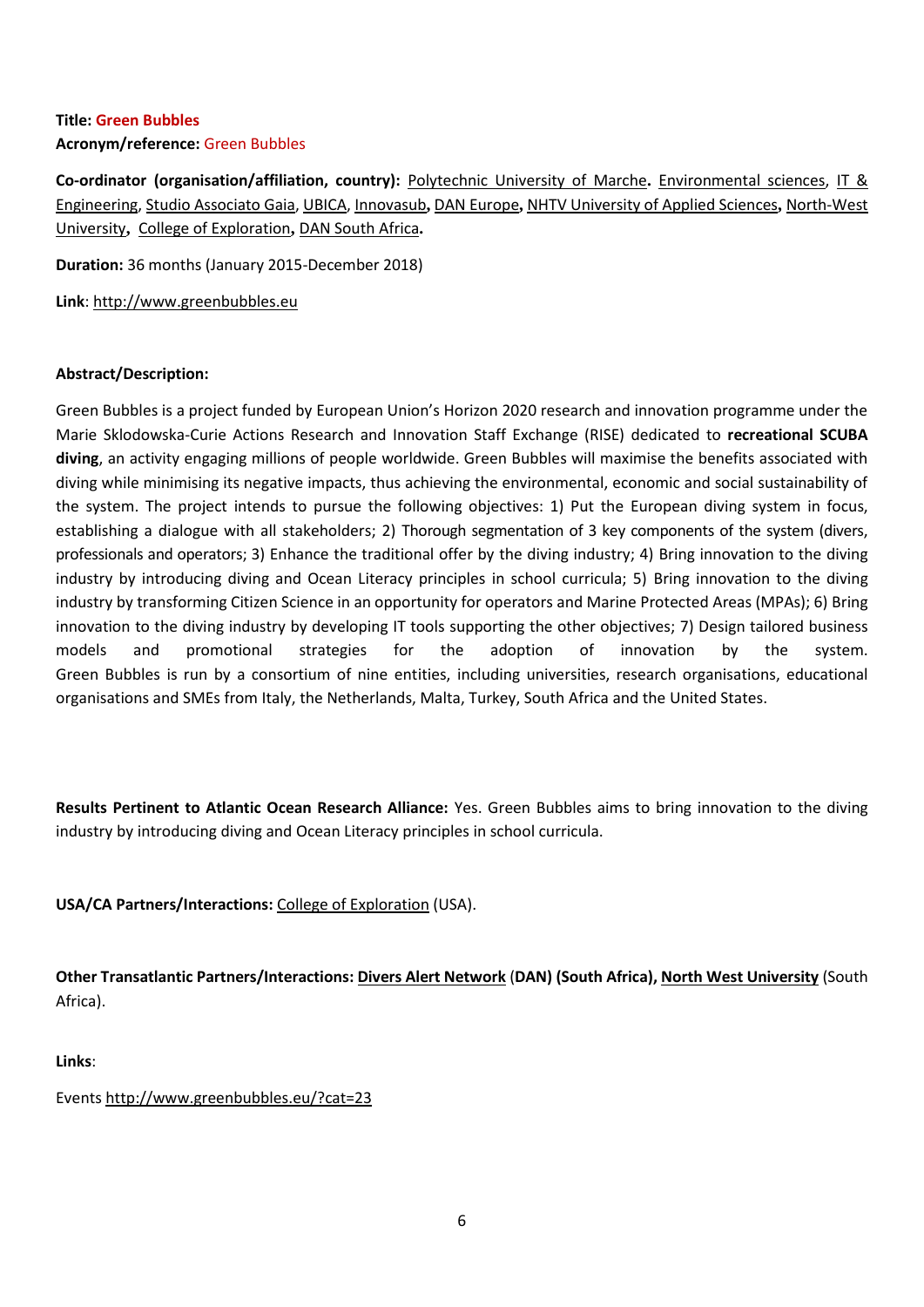# **1.2 Seventh Framework Programme (FP7)**

#### **Title: Marine Litter in European Seas - Social Awareness and Co-Responsibility**

**Acronym/reference:** MARLISCO **Co-ordinator (organisation/affiliation, country):** Provincia di Teramo, ITALY (Doriana Calilli). **Duration:** 36 months (2012-2015)

**Link:** [http://www.marlisco.eu/](http://www.marlisco.eu/index.en.html)

#### **Abstract/Description:**

The MARLISCO project seeks to raise societal awareness of both the problems and the potential solutions relating to a key issue threatening marine habitats worldwide: the accumulation of marine litter. The main objectives of the MARLISCO project are to increase the awareness of the consequences of societal behaviour in relation to waste production and management on marine socio-ecological systems, to promote co-responsibility among the different actors, to define a more sustainable collective vision, and to facilitate grounds for concerted actions through the successful implementation of the MMLAP. The main focus is to provide and evaluate mechanisms to enable society to perceive the impact of litter on the marine environment, to identify the land-based activities that are involved and collectively arrive at solutions to reduce that impact – in particular solutions that can be implemented locally but have a regional effect. MARLICO activities take place in the four European Regional Seas: North-East Atlantic, Baltic, Mediterranean and Black Sea, by a consortium with members located in 15 coastal countries.

**Results Pertinent to Atlantic Ocean Research Alliance:** Yes. MARLISCO's overarching goal was to raise public awareness, facilitate dialogue and promote co-responsibility among the different actors towards a joint vision for the sustainable management of marine litter across all European seas. It has created resources and best practices that are valuable for the OL community.

**USA/CA Partners/Interactions:** No, but there is potential for transatlantic interactions.

### **Other Transatlantic Partners/Interactions**: None.

**Links:**

Educational Activities<http://www.marlisco.eu/education.en.html>

Video Contest about Marine Litter<http://www.marlisco.eu/video-contest.en.html>

A serious game on marine litter for youngsters **<http://www.marlisco.eu/serious-game.en.html>** Interactive documentary: Troubled Waters **<http://www.marlisco.eu/troubled-waters.en.html>** Facebook [MARLISCO Ireland](https://www.facebook.com/MARLISCO.Ie)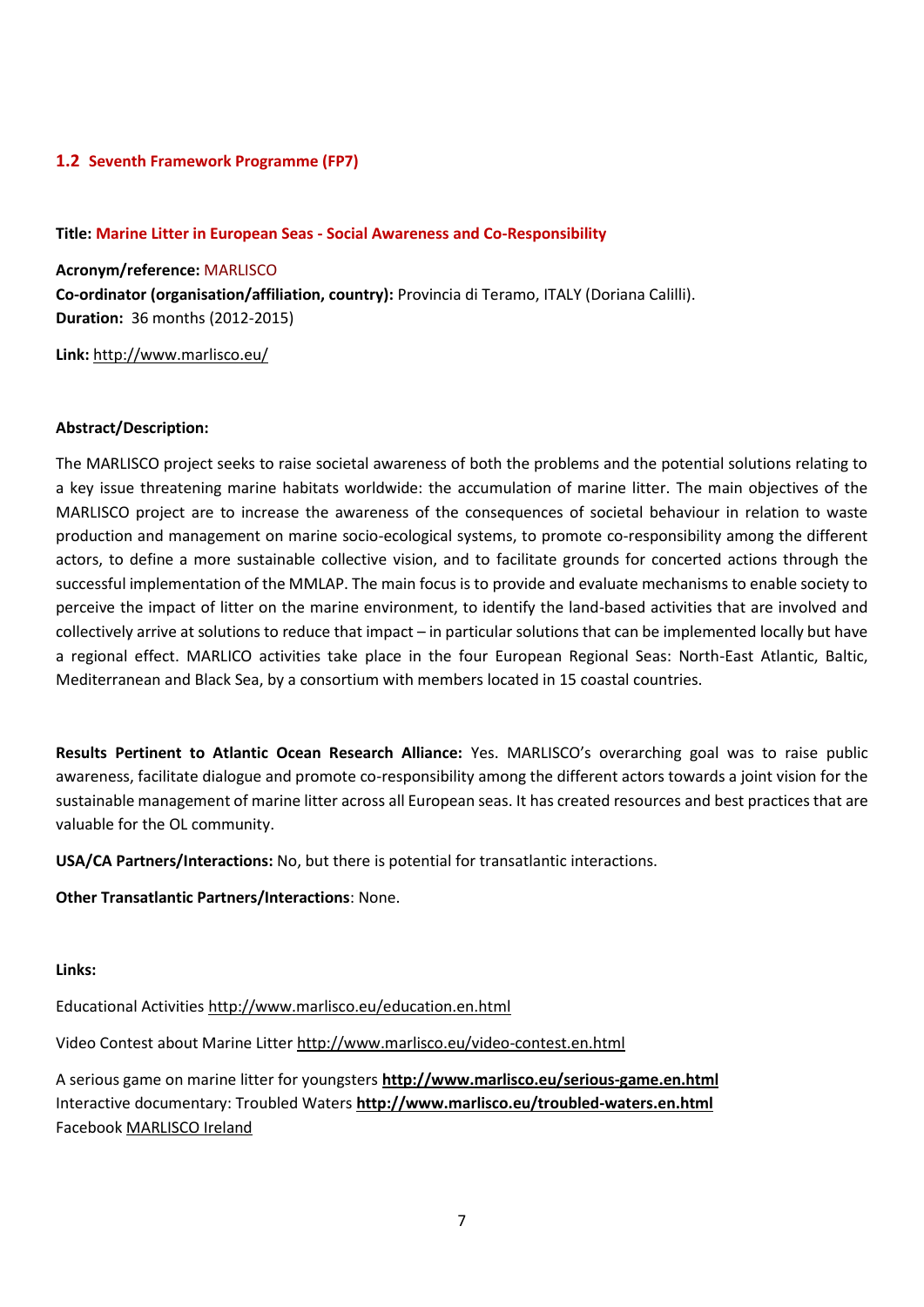## **Title: Towards a Blue Society, Towards a New Society***.*

#### **Acronym:** Sea for Society (SFS)

**Co-ordinator:** Nausicaá, Centre National de la Mer, France (Manuel Cira).

**Duration:** 42 months (1 June 2012- 30 November 2015) **Link:** <http://seaforsociety.eu/np4/home.html>

#### **Abstract/Description:**

**Sea for Society (SFS)** is a European Project funded by DG Research & Innovation under the Theme Science in Society. The project engaged stakeholders, citizens and youth in an open and participatory dialogue to share knowledge, forge partnerships and empower actors on societal issues related to Ocean. In doing so, the project aimed to develop and enrich the concept of "Blue Society", preparing at the same time mechanisms for cooperation. Public Engagement in Research (PER) as it relates to European maritime policy is at the core of the process. SFS mobilized marine researchers, Civil Society Organisations - CSO's and individual citizens and youth through mutual learning and open dialogue to debate key societal questions related with the Ocean, extracted cross-cutting issues and proposed challenge-driven solutions to fostering the sustainable management of marine eco-system services.

The project has brought together a multidisciplinary partnership of 20 partners from 10 countries representing marine research institutes, funding agencies, science museums and aquaria, CSO's, higher education institutes and business networks. From 2012 to 2015, SFS aimed in shaping the new concept of "Blue Society" and improve the governance of research related to the oceans and seas. It's a first step for a cross-sectorial dialogue in Europe on the relation between the Ocean and the daily life activities of the citizens.

**Results Pertinent to Atlantic Ocean Research Alliance:** Yes. The SFS aimed to foster an integrated vision towards a sustainable use of marine ecosystems services and a balanced use of marine resources. The SFS has produced resources that are valuable for the OL community.

**USA/CA Partners/Interactions:** No, but there were informal collaborations with the Lawrence Hall of Science (USA) through the University of Gothenburg.

**Other Transatlantic Partners/Interactions:** None.

**Links:**

SFS News<http://seaforsociety.eu/np4/news>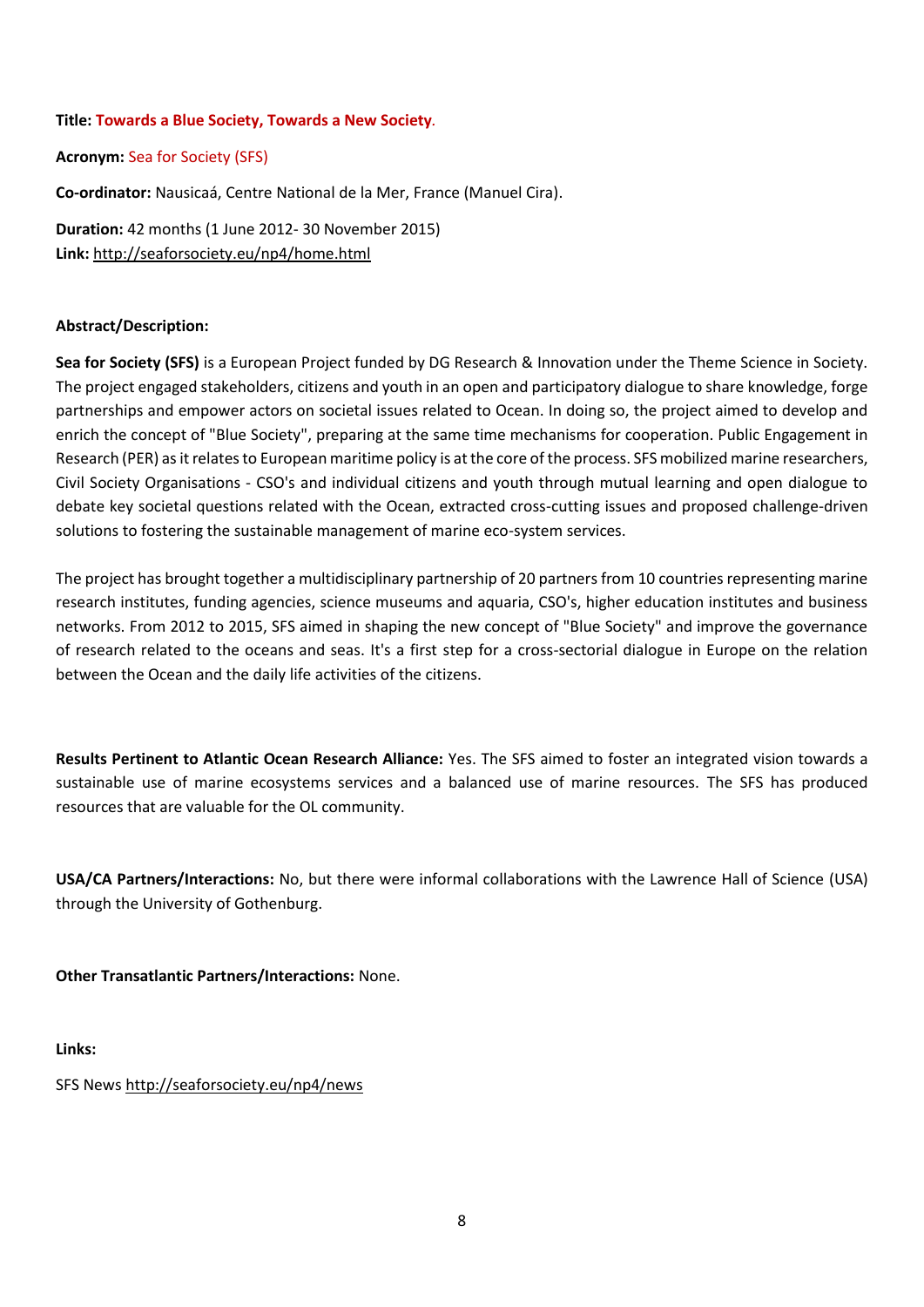# **Title: Changes in carbon uptake and emissions by oceans in a changing climate**

#### **Acronym:** CARBOCHANGE

**Co-ordinator (organisation/affiliation, country):** University of Bergen, Norway Geophysical Institute and Bjerknes Centre for Climate Research (Christoph Heinze).

**Duration:** 42 months (March 2011 - February 2015) **Link:** <https://carbochange.b.uib.no/>

#### **Abstract/Description:**

CARBOCHANGE investigated the ocean's quantitative role in the uptake of carbon under changing climate conditions, thereby using past and present data to infer on our ocean's future.

The CARBOCHANGE project included 30 partners from 15 countries across Europe, Africa (South Africa and Morocco) and North America (Canada and USA). Many of the researchers will continue their work at their own institutions and furthermore contribute to the lasting legacy of the project (e.g. SOCAT, GLODAP and various Earth system model runs for international assessments).

**Results Pertinent to Atlantic Ocean Research Alliance:** Yes. The access to updated information on the ocean is essential for OL community.

**USA/CA Partners/Interactions:** [Dalhousie University](http://www.dal.ca/) (DU) (Canada), [Princeton University](http://www.princeton.edu/) (PU-AOS) (USA).

**Other Transatlantic Partners/Interactions:** [Council for Scientific and Industrial Research \(CSIR\)](http://www.csir.co.za/) (South Africa).

# **Links:**

Media Centr[e https://carbochange.b.uib.no/media-centre/](https://carbochange.b.uib.no/media-centre/)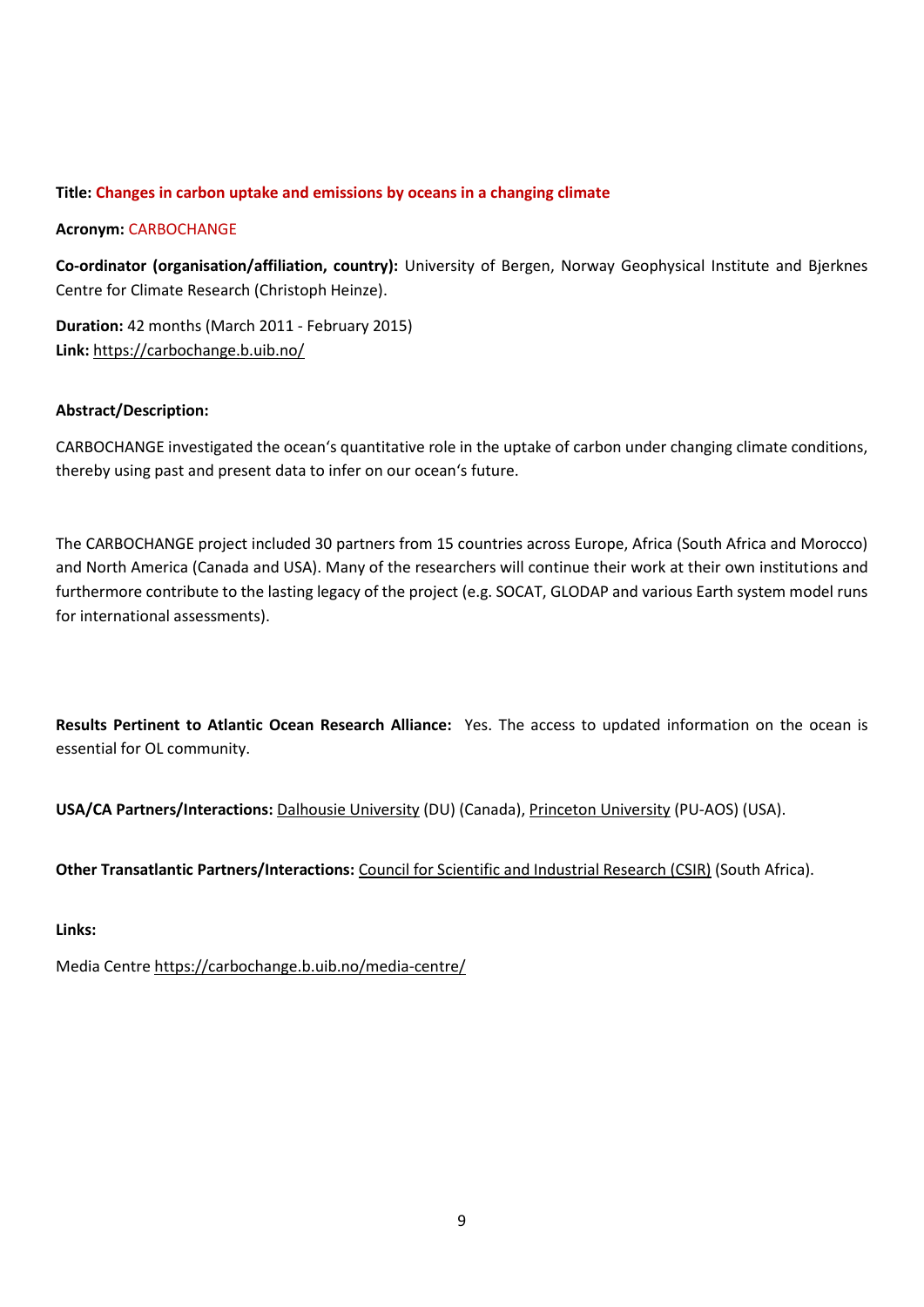# **Title: Development of global plankton data base and model system for eco-climate early warning**

#### **Acronym:** GreenSeas

**Co-ordinator (organisation/affiliation, country):** Nansen Environmental and Remote Sensing Center, Norway (Johnny Johannessen). **Duration:** 24 months (January 2011- 2013)

#### **Link:** [http://greenseas.eu](http://greenseas.eu/home)

#### **Abstract/Description:**

GreenSeas aimed to advance the quantitative knowledge of how planktonic marine ecosystems, including phytoplankton, bacterioplankton and zooplankton, to respond to environmental and climate changes. To achieve this GreenSeas employed a combination of observation data, numerical simulations and a cross-disciplinary synthesis to develop a high quality, harmonized and standardized plankton and plankton ecology long time-series, data inventory and information service. The GreenSeas project had four key scientific objectives: 1) To assess the current state of the marine planktonic ecosystem by providing benchmarks of its present state for the future assessment of climate change; 2) To improve the knowledge base and understanding of the impacts of climatic and anthropogenic change on planktonic ecosystem structure and function; 3) To improve the ability to model and project future marine ecosystem states; 4) To apply the ecosystem approach to GreenSeas data to derive a suite of indicators of which describe changes in ecosystem function. And three technological and communication objectives: 1) To improve the technology for accessing historical plankton and associated environmental data sets, along with earth observation data and simulation outputs; 2) To enhance international cooperative links with other plankton monitoring and analysis surveys around the globe; and 3) To transfer knowledge to society.

**Results Pertinent to Atlantic Ocean Research Alliance:** Yes. GreenSeas aimed on enhancing international cooperative links with other plankton monitoring and analysis surveys around the Atlantic. The access to updated information on the ocean is essential for OL community.

**USA/CA Partners/Interactions:** None.

**Other Transatlantic Partners/Interactions:** [Universidade Federal do Rio Grande](http://www.furg.br/) (FURG) (Brazil)**,** [University of](http://www.uct.ac.za/)  [Capetown](http://www.uct.ac.za/) (UCT) (South Africa)**,** [Council of Scientific and Industrial Research](http://www.csir.co.za/) (CSIR) (South Africa).

### **Links:**

Outreach & Knowledge Transfer **<http://greenseas.eu/content/outreach-knowledge-transfer>**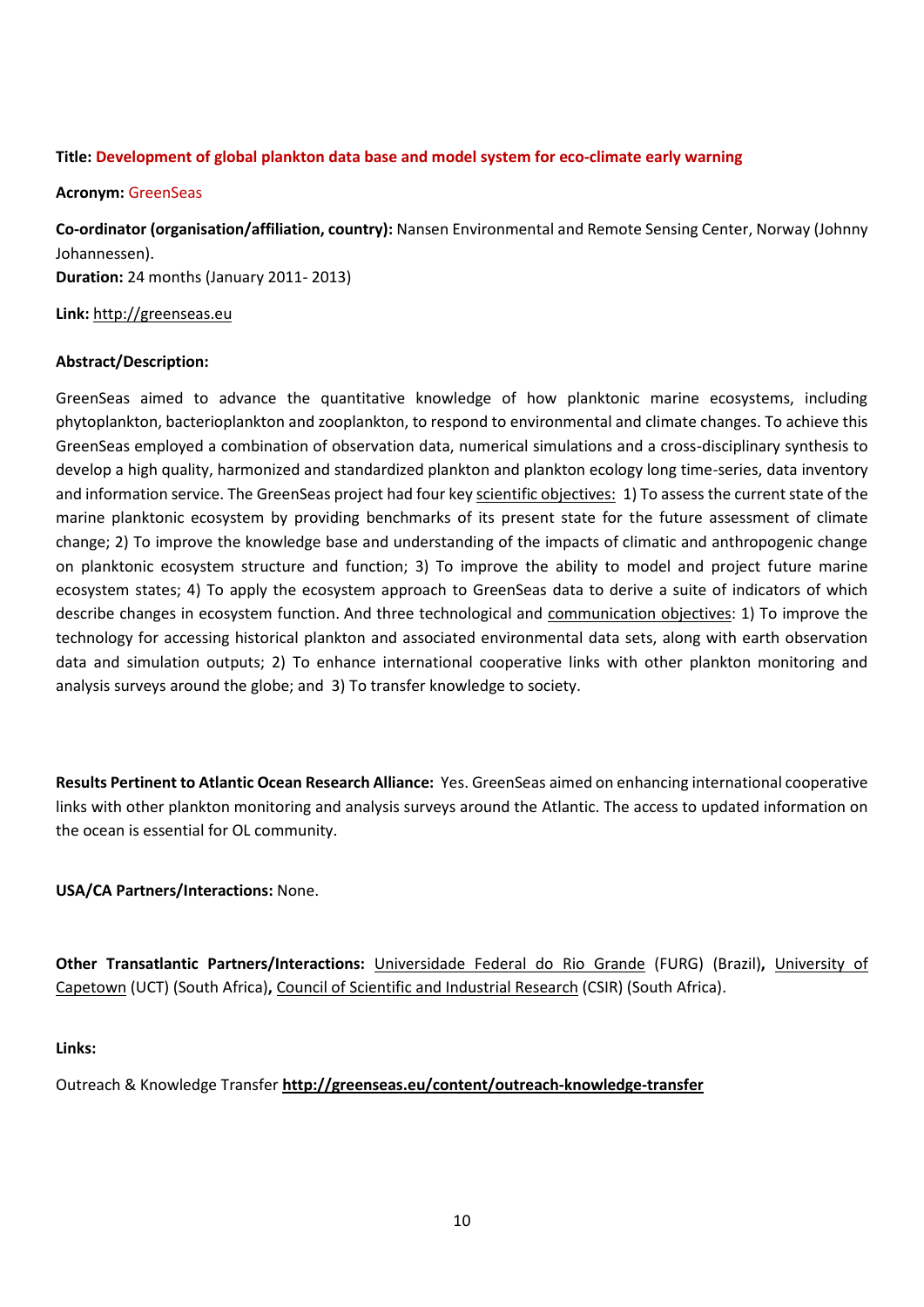# **Title: Marine Microbial Biodiversity, Bioinformatics, Biotechnology**

**Acronym:** Micro B3 **Co-ordinator (organisation/affiliation, country):** [Jacobs University Bremen,](https://www.microb3.eu/partners#partner_accordion-block-0) Germany (Frank Oliver Glöckner). **Duration:** 48 months (January 2012- 2016) **Link:** [https://www.microb3.eu](https://www.microb3.eu/)

## **Abstract/Description:**

The EU 7FP project Micro B3 aimed to develop innovative bioinformatic approaches and a legal framework to make large-scale data on marine viral, bacterial, archaeal and protists genomes and metagenomes accessible for marine ecosystems biology and to define new targets for biotechnological applications. Micro B3 built upon a highly interdisciplinary consortium of 32 academic and industrial partners comprising world-leading experts in bioinformatics, computer science, biology, ecology, oceanography, bioprospecting and biotechnology, as well as legal aspects. Micro B3 was based on a strong user- and data basis from ongoing European sampling campaigns to longterm ecological research sites. For the first time a strong link between oceanographic and molecular microbial research has been established to integrate global marine data with research on microbial biodiversity and functions. The Micro B3 Information System provided innovative open source software for data-processing, -integration, -visualisation, and -accessibility. Interoperability is the key for seamless data transfer of sequence and contextual data to public repositories. To underline the translational character of Micro B3, outreach and training activities for diverse stakeholders are ongoing as well as an Ocean Sampling Day to transparently make project results accessible and gain valuable user feedback.

**Results Pertinent to Atlantic Ocean Research Alliance:** Yes. Micro B3 launched The Ocean Sampling Day (OSD), a global scientific campaign to analyse marine microbial biodiversity and function, taking place during the summer solstice.

**US/CA Partners/Interactions:** None.

**Other Transatlantic Partners/Interactions:** None.

**Links:**

Projects related to MicroB3 **<https://www.microb3.eu/links/projects>**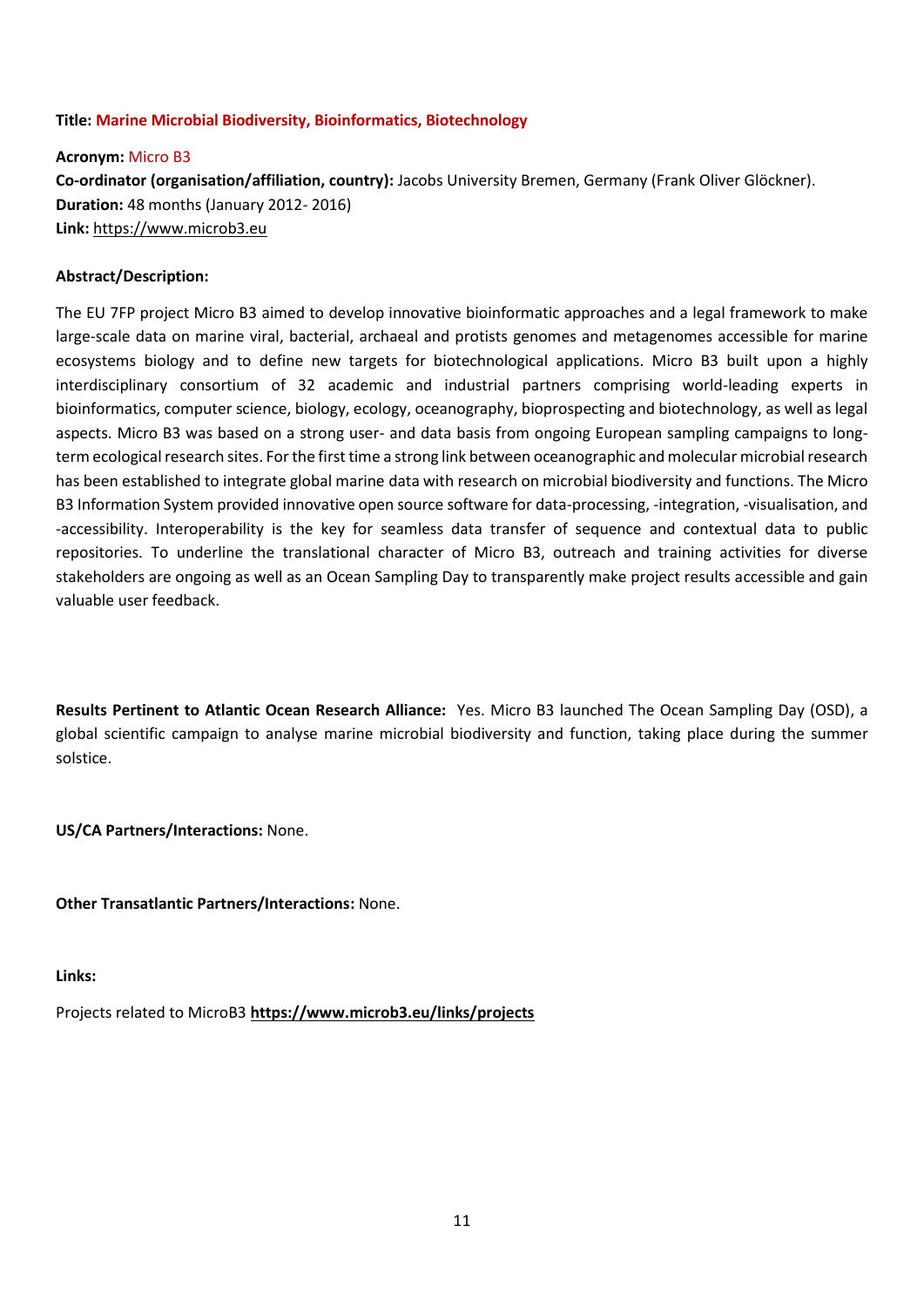# **Title: Action on Climate Change through Engagement, Networks and Tools**

#### **Acronym: ACCENT**

**Co-ordinator (organisation/affiliation, country)**: Fondazione IDIS-Città della Scienza, Naples, Italy (Anne-Marie Bruyas).

**Duration:** 24 months (31 March 2009 - 30 March 2011)

## **Link**: **<http://www.ecsite.eu/activities-and-services/projects/accent>**

#### **Abstract/Description:**

ACCENT proposed contributing to a global effort, in order to move the campaign for climate change from the "informative" to the "active" phase, through the exchange and dissemination of the best practices, with specific actions that encouraged the involvement of citizens in actions and in dialogue. Through ACCENT, the science centre community itself strengthened the efforts, which its institutions made at the local level in a one-year European Communication Action on climate change issues, the "I Do Campaign", for the dissemination of research results, and established a dialogue among scientists, stakeholders and the public through participatory practices. They capitalized on their skills in a European sustainable web platform that acted as a "collector", as well as a "disseminator", for any organizations dealing with public engagement in science. ACCENT assessed the outcomes from the engagement and the participation of the public, and delivered reliable data on the European citizens' opinions on and perceptions of climate change issues through Local Citizens Debates.

**Results Pertinent to Atlantic Ocean Research Alliance:** Yes.

**USA/CA Partners/Interactions:** None.

**Other Transatlantic Partners/Interactions:** None.

**Links** : *I DO* campaign <http://www.i-do-climate.eu/>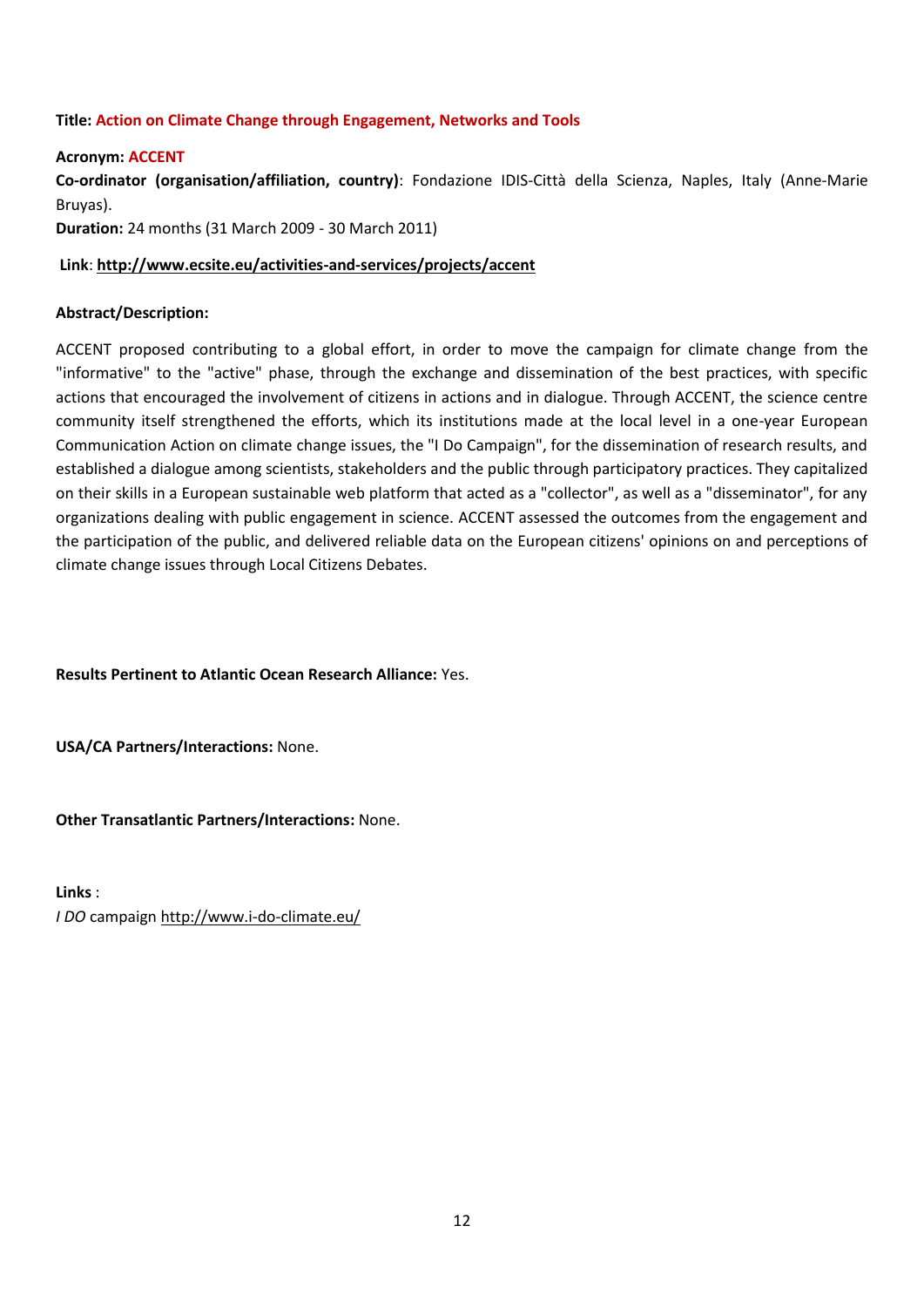# **2. Non-EU Funded Projects, Programs and Initiatives**

#### **Title: Educational Passages**

**Link:** <http://educationalpassages.com/>

**Coordinator (organisation/affiliation, country):** Dick Baldwin (USA).

#### **Abstract/Description:**

Educational Passages began as an idea from the solo-sailor Dick Baldwin. After completing his lifelong dream of a solo sail he launched Educational Passages as a project to educate youngsters about the sciences of the world's oceans. It started in 2008 with small satellite transceivers mounted on the deck of miniature sailboats designed to journey with the ocean winds and currents. Since then it has grown with new boat designs, new partnerships and more importantly, with an expanded audience. There are now people of all ages tracking the boats and involved in various stages of education, launch, recovery, and outreach. Clubs, schools, libraries, individuals, and foundations have all joined in the "mission". Since the beginning of the project the boat *WEST* has reached the coast of several countries including Portugal, Spain, France and South America. The tracking of the boat *West* has attracted a lot of attention and collaborations from schools both margins of the Atlantic. The project is presently being improved so that the sailboats include more sensors.

**Results Pertinent to Atlantic Ocean Research Alliance:** Yes.

**EU Partners/Interactions:** Yes.

**Other Transatlantic Partners/Interactions:** Yes.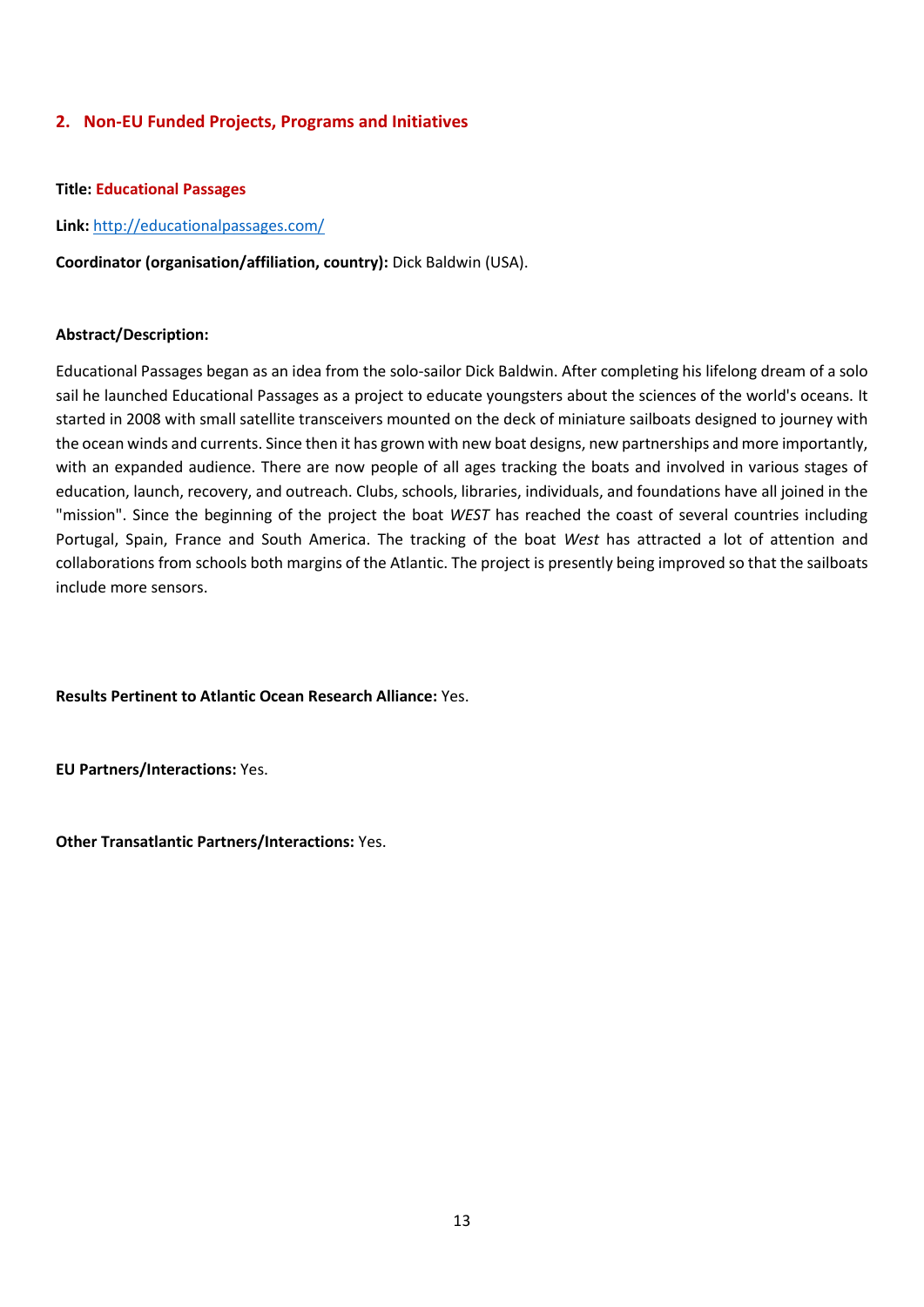# **Title: Exploring the Earth under the Sea**

**Coordinator (organisation/affiliation, country):** [The International Ocean Discovery Program \(IODP\).](http://www.iodp.org/about)

**Link:** <http://joidesresolution.org/node/4>

#### **Abstract/Description:**

The *JOIDES Resolution* (JR) is a seagoing research vessel that drills core samples and collects measurements from under the ocean floor, giving scientists a glimpse into Earth's development. This international research program explores the history and structure of the earth as recorded in seafloor sediments and rocks. Scientists take part in ocean drilling studies relevant for climate change, biodiversity, origin of life, natural hazards involving the study of earthquake processes and the internal structure and dynamics of Earth. This international collaboration of 25 has a very comprehensive educational programme where researchers on board share results with teachers and schools and sessions are organized at stopovers.

# **Results Pertinent to Atlantic Ocean Research Alliance:** Yes.

**EU/USA/CA Partners/Interactions:** Yes. EU countries participate through ECORD (EU consortium for Ocean Research Drilling).

**Other Transatlantic Partners/Interactions: Coordination for Improvement of Higher Education Personnel (**[CAPES](http://www.capes.gov.br/)**) (Brazil).**

**Links :** IODP websit[e http://www.iodp.org/index.php](http://www.iodp.org/index.php)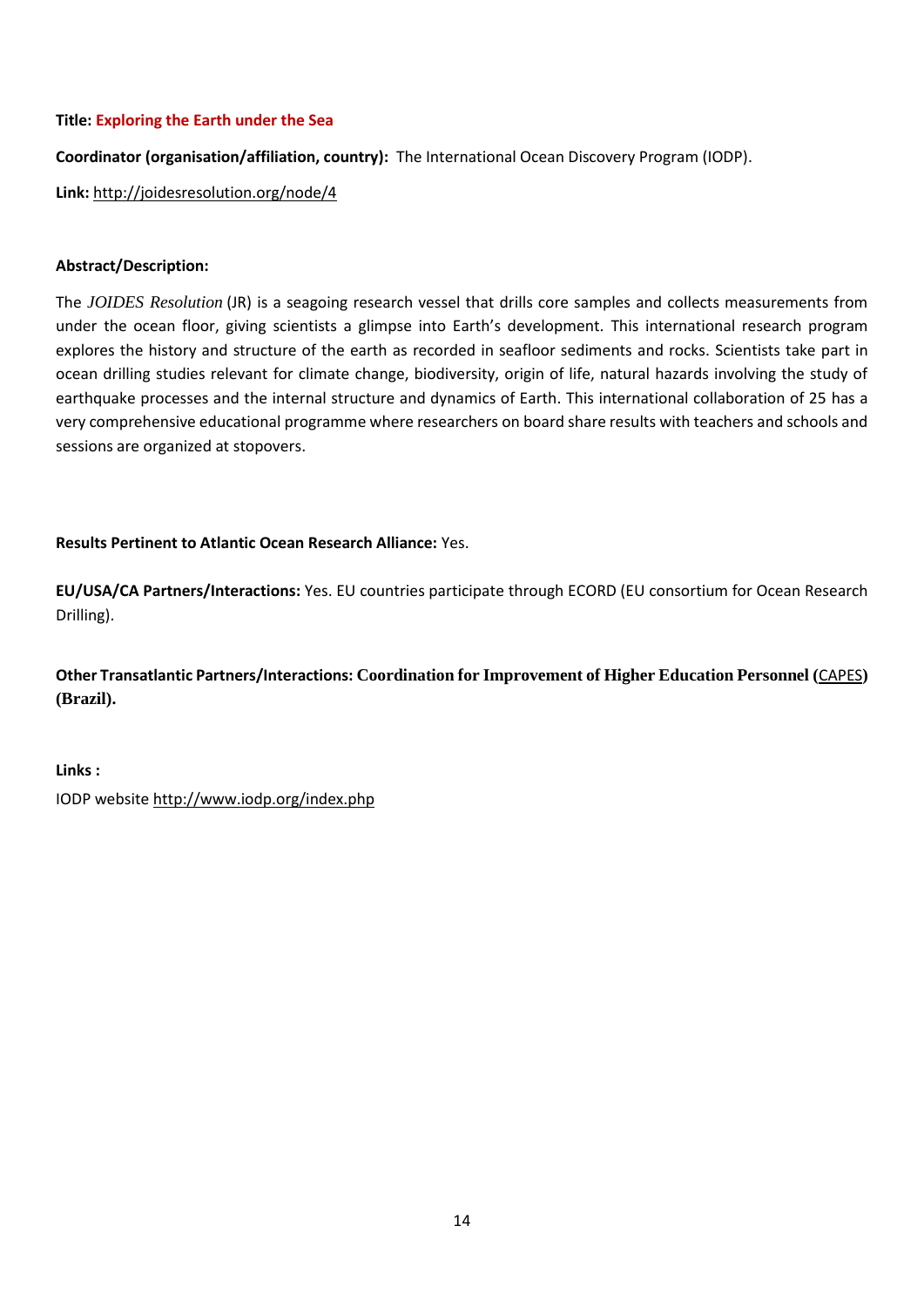# **Title**: **FISHACKATHON Coordinator (organisation/affiliation, country):** U.S. Department of State (USA).

**Link**:<http://www.fishackathon.co/>

# **Abstract/Description:**

Fishackathon was launched in 2014 around Secretary Kerry's Our Ocean conference. Fishackathon was established to congregate brilliant minds for the purpose of developing usable solutions to address the problem of worldwide overfishing. Fishackathon brings together computer programmers to find innovative ways to collect and analyze data, and find solutions for unsustainable fishing practices. Fishackathon 2016 is hosted by the U.S. Department of State, and is the third annual event.

**Results Pertinent to Atlantic Ocean Research Alliance:** Yes. The second annual Fishackathon in 2015 expanded to 12 cities worldwide, including hackathons in Asia, Europe, and Latin America.

**EU Partners/Interactions:** Yes.

**Other Transatlantic Partners/Interactions:** None.

### **Links:**

Fishackathon in U.S. Department of State (USA) website<http://www.state.gov/s/partnerships/fishackathon/>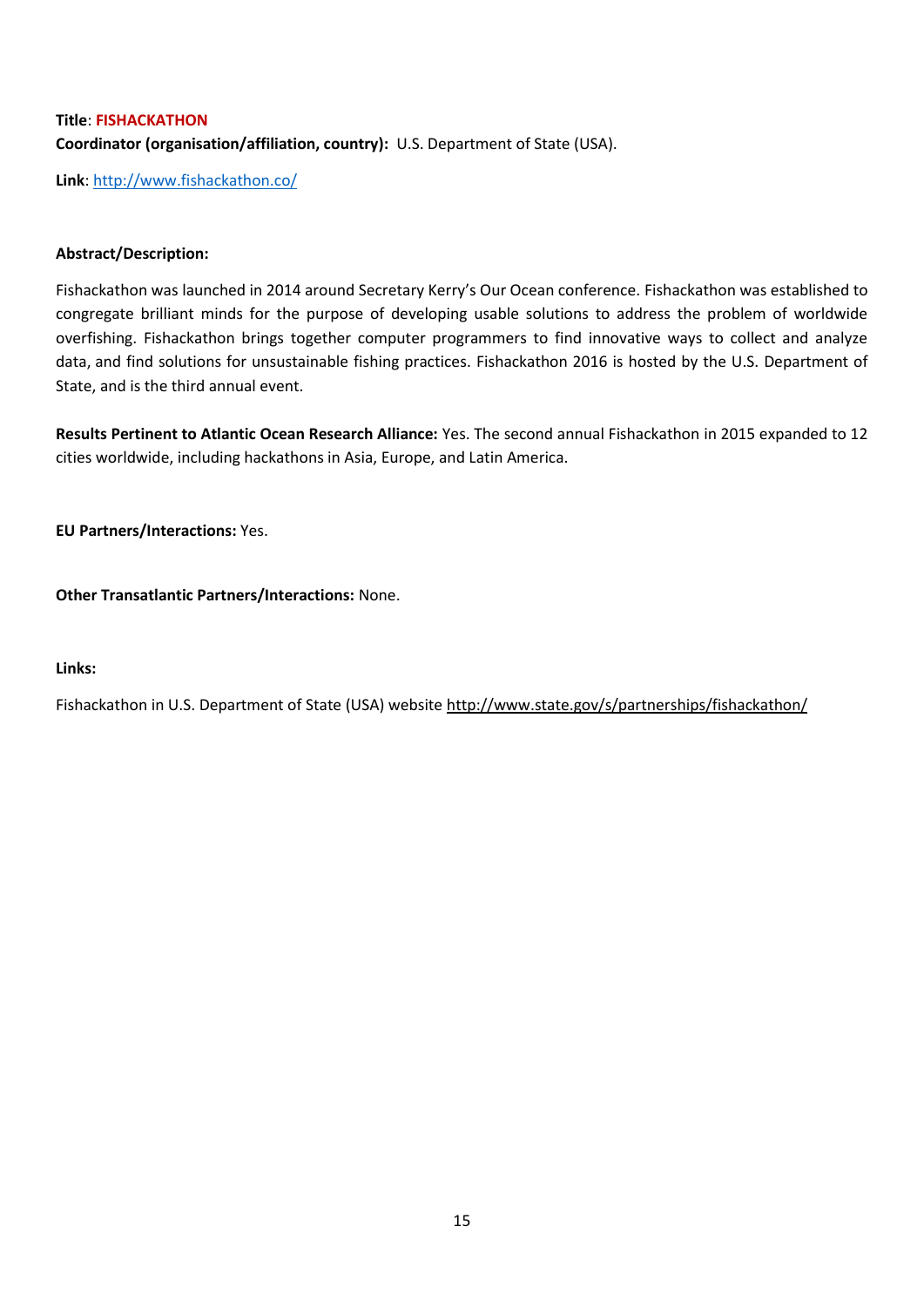# **3. Other Projects and Initiatives that could benefit from TOL collaboration**

# **Title: Life Around the Turbines**

**Coordinator (organisation/affiliation, country):** Marine Biological Association (MBA) (UK).

**Link:** [www.mba.ac.uk/learningzone/lifearoundtheturbines](http://www.mba.ac.uk/learningzone/lifearoundtheturbines/)

### **Abstract/Description:**

Life around the turbines brings together environmental and technical information on offshore wind farms in an exciting range of resources and workshops for schools. The project has been developed with funding from COWRIE (Collaborative Offshore Wind Research Into the Environment) and is led by the MBA.

**Results Pertinent to Atlantic Ocean Research Alliance:** Yes.

**EU/CA Partners/Interactions:** None.

**Other Transatlantic Partners/Interactions:** None.

**Links:**

COWRIE website<http://tethys.pnnl.gov/institution/collaborative-offshore-wind-research-environment-cowrie>

### **Title: The Hydrobot**

**Coordinator (organisation/affiliation, country):** Sea Grant Massachusetts Institute of Technology (MIT) (USA). **Link:** <http://www.seaperch.org/index>

### **Abstract/Description:**

The Hydrobot is an underwater unmanned vehicle (Remotely Operated Vehicle-ROV) that students construct using everyday materials and simple instructions. It is based on SeaPerch, a program developped by MIT Sea Grant (MITSG) in 2003. During construction, students build STEM skills, learn to work in teams and explore certain professions. The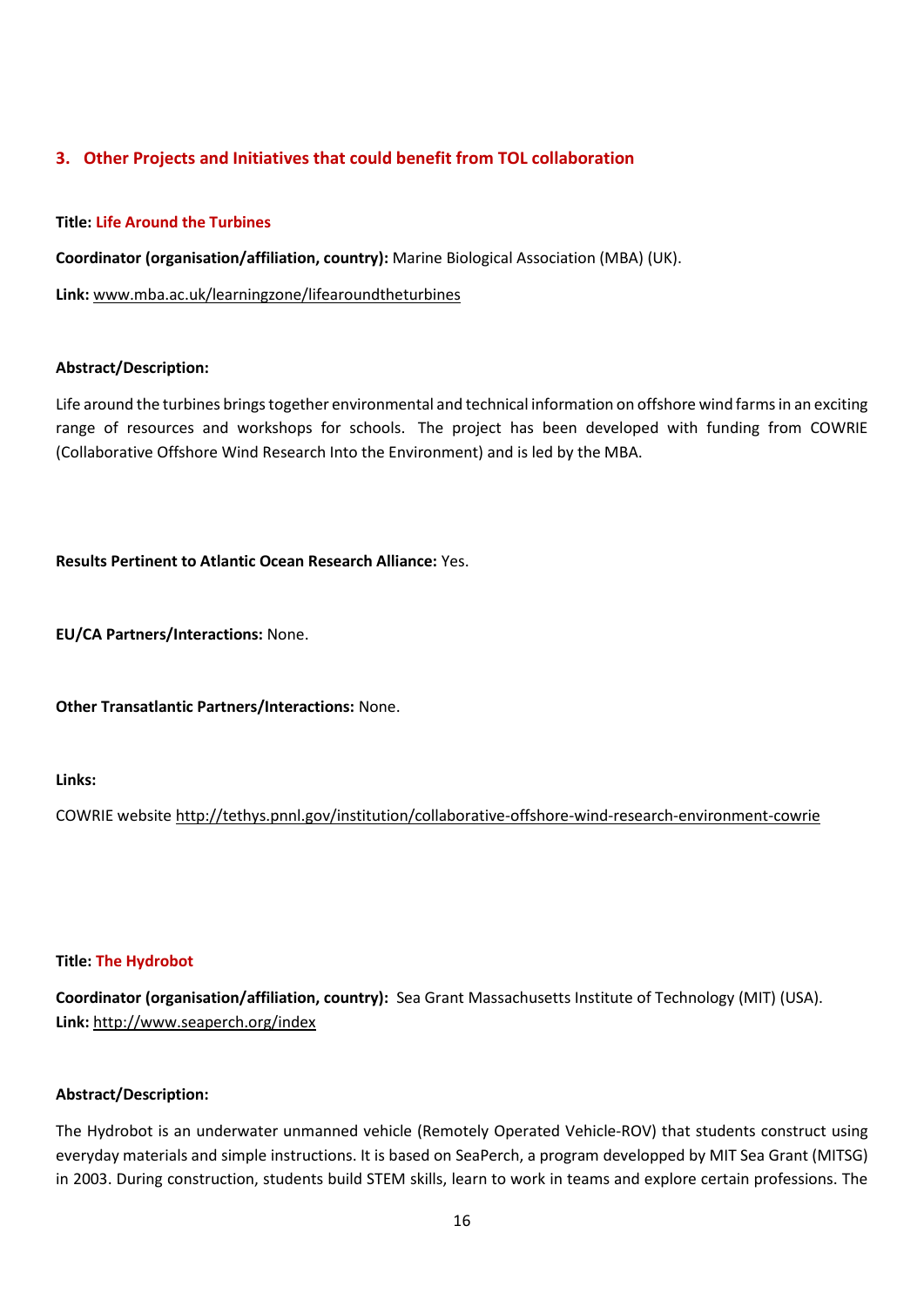construction can be part of an in-school or out-of-school activity. In both cases students explore different science curriculum related concepts in a hands-on fashion. Students can expand their creativity and innovation skills by upgrading their Hydrobot with underwater cameras, sensors and other components, to increase its exploration capabilities. The program SeaPerch spread beyond MIT to more than 200 U.S. schools and now has 2,000 professors and teachers and more than 26,000 students.

**Results Pertinent to Atlantic Ocean Research Alliance:** Yes. The program SeaPerch spread to other countries, such as Greece, Cyprus and France.

**EU Partners/Interactions:** Eugenides Foundation, Greece.

**Other Transatlantic Partners/Interactions:** None.

**Links:**

News<http://greece.greekreporter.com/2012/10/16/mits-hydrorobot-heading-for-greek-schools/>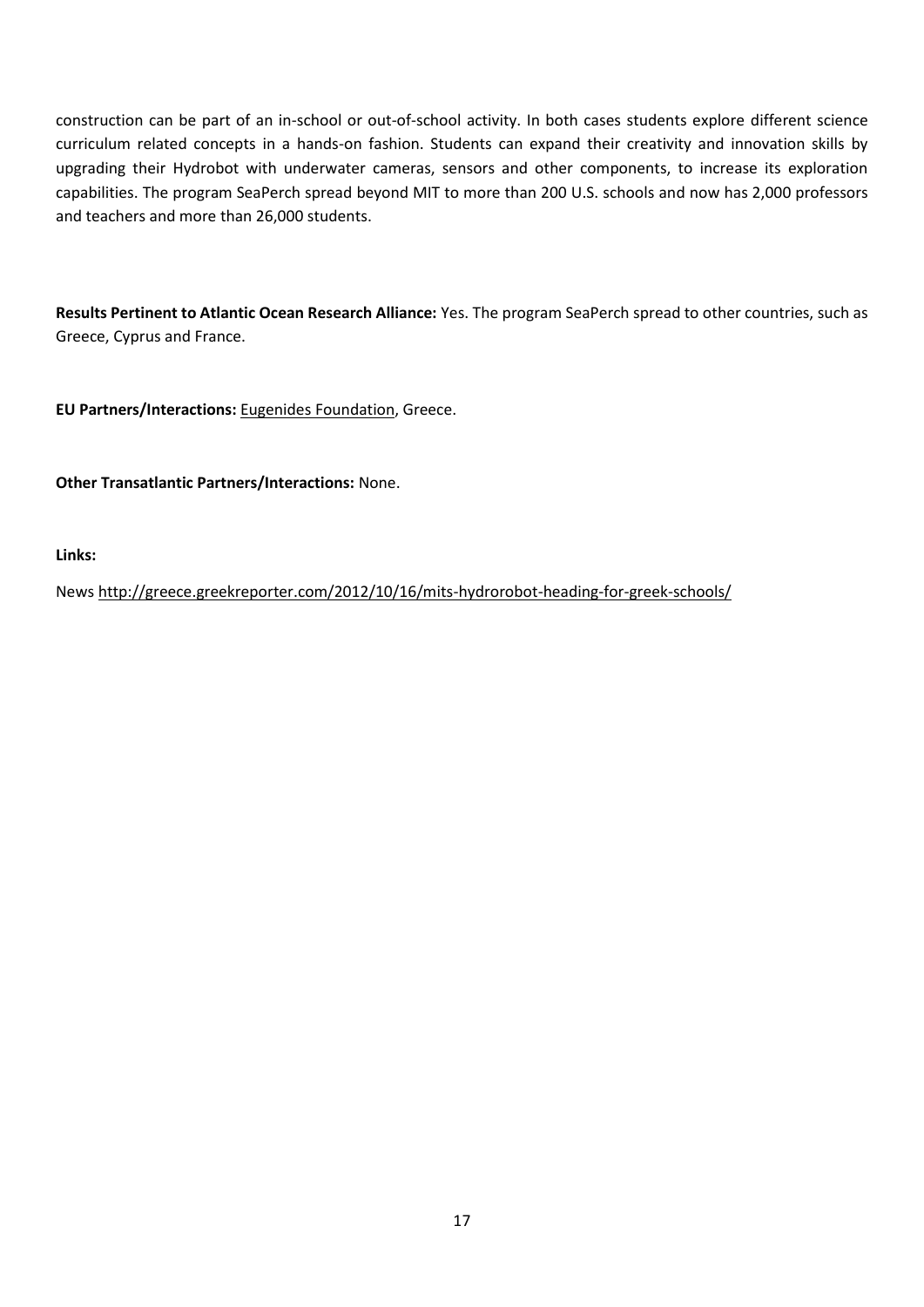# **Title**: **Marine Debris Trackers**

**Coordinator (organisation/affiliation, country):** NOAA Marine Debris Division and the Southeast Atlantic Marine Debris (USA).

**Link**:<http://marinedebris.noaa.gov/partnerships/marine-debris-tracker>

## **Abstract/Description:**

The mobile app called Marine Debris Trackers was developed by a joint partnership of the NOAA Marine Debris Division and the Southeast Atlantic Marine Debris Initiative. Beachgoers can tag the place of discovery of marine litter on a map upload photos of the garbage found on the beach. The locations and materials collected serve as a "simple tool for marine debris data collection".

**Results Pertinent to Atlantic Ocean Research Alliance:** Yes. Since 2006, the NOAA Marine Debris Program has led national and international efforts to research, prevent, and reduce the impacts of marine debris.

**EU Partners/Interactions:** None.

**Other Transatlantic Partners/Interactions:** None.

**Links:**

Marine Debris Program<http://marinedebris.noaa.gov/about-us>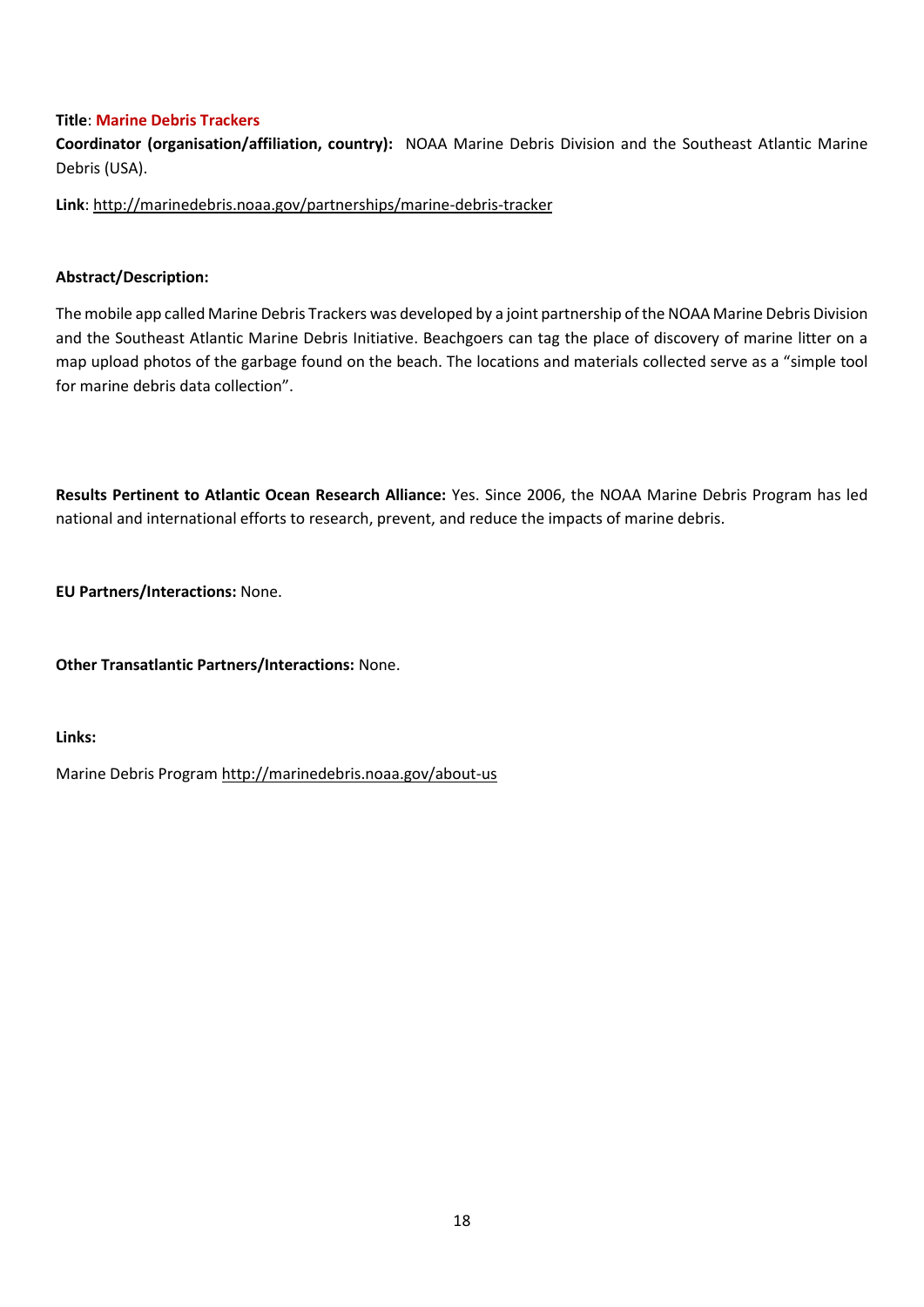# **Title**: **Marine LitterWatch (MLW)**

**Coordinator (organisation/affiliation, country):** European Environment Agency.

**Link**:<http://www.eea.europa.eu/highlights/new-mobile-phone-app-will>

## **Abstract/Description:**

In 2013 the European Environment Agency released the Marine LitterWatch mobile application for citizen engagement in fighting marine litter. It also has a web portal and a public database - to collect and share comparable data on marine litter on beaches. It also provides a platform for marine litter communities to come together, share their knowledge and co-create approaches to monitoring marine litter. MLW has been developed by the EEA in collaboration with the [Marine Conservation Society,](http://www.mcsuk.org/) the [Institute for Water of the Republic of Slovenia,](http://www.izvrs.si/?lang=en) the [North Sea Foundation](http://www.ecomare.nl/index.php?id=4512&L=2) and the **[PERSEUS](http://www.perseus-net.eu/)** FP7 research project.

**Results Pertinent to Atlantic Ocean Research Alliance:** Yes.

**USA/CA Partners/Interactions:** None.

**Other Transatlantic Partners/Interactions:** None.

**Links:**

European Environment Agenc[y http://www.eea.europa.eu/](http://www.eea.europa.eu/)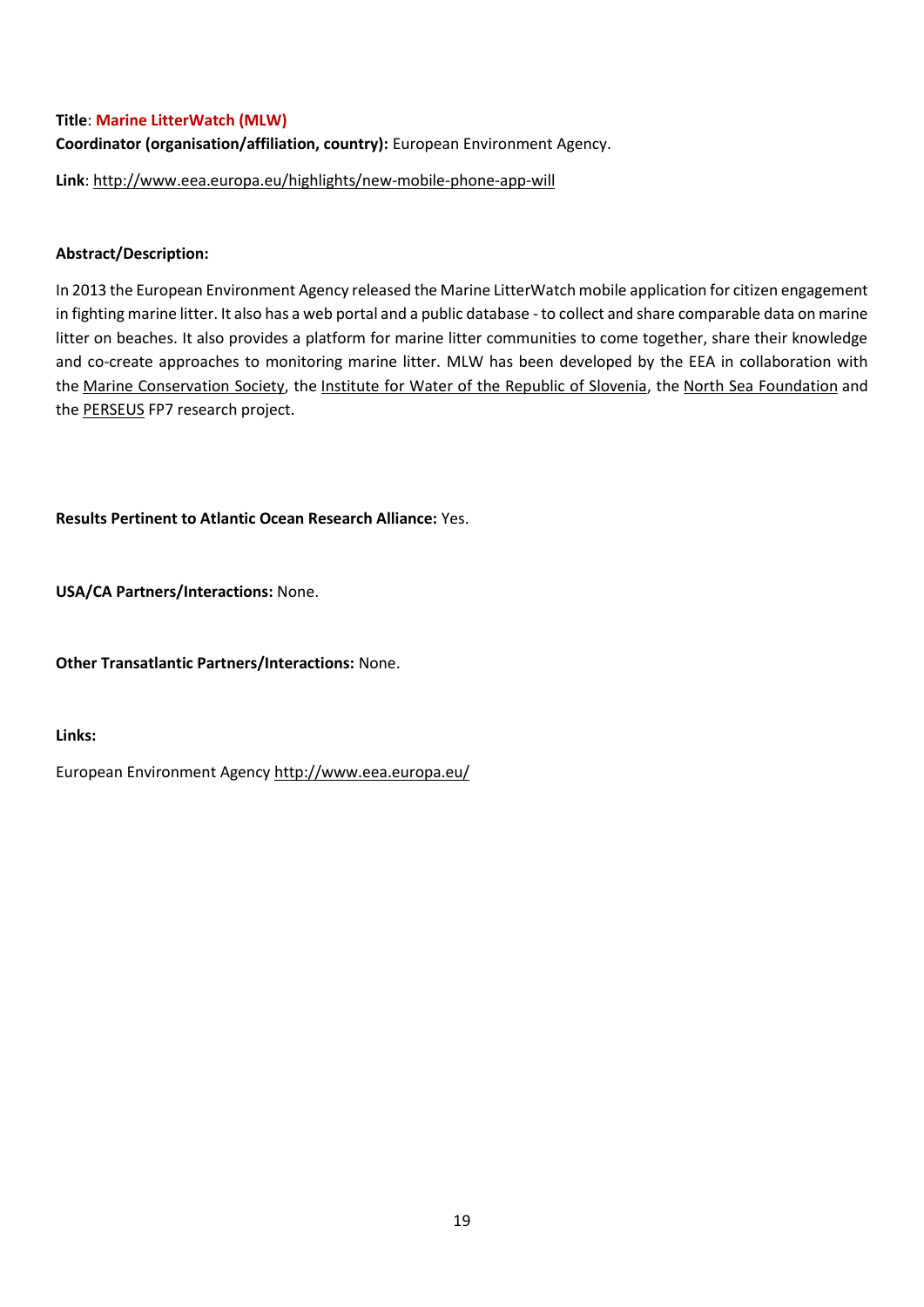## **Title**: **The Ocean CleanUp Device**

**Coordinator (organisation/affiliation, country):** The Ocean Cleanup Foundation, The Netherlands (Boyan Slat). **Link**:<http://www.theoceancleanup.com/?gclid=CLen7OW9vcoCFQoCwwodJwYPKg>

## **Abstract/Description:**

The Ocean Cleanup is developing world's first feasible method to rid the oceans of plastic, the *Ocean CleanUp* Device. Out of a school project, Boyan Slat invented a device intended to catch 42% of the marine litter in the great pacific garbage patch within 10 years. Barriers fixed to the seabed should catch the litter and leading it to a central point, where it could be collected by boat. Boyan started a non-profit organization called The Ocean Cleanup Foundation, which is in charge of the development of his intended technologies. This device has the potential to save the lives of hundreds of thousands of aquatic animals each year and decrease the build-up of pollutants (such as DDT and PPT) in the food chain. It may also save millions annually with respect to clean-up expenses, damage to marine vessels and lost tourism. A crowd funding campaign was able to raise nearly \$2.2 million which means the organization can now begin the pilot phase of the project. Now, the project is accompanied by hundreds of scientists, preparing for a feasibility study. In 2016 the first *Ocean CleanUp* Device is going to be installed near an island between Japan and South Korea.

**Results Pertinent to Atlantic Ocean Research Alliance:** Yes.

**USA/CA Partners/Interactions:** None.

**Other Transatlantic Partners/Interactions:** None.

### **Links:**

Ocean CleanUp video [https://www.youtube.com/watch?feature=player\\_embedded&v=6IjaZ2g-21E](https://www.youtube.com/watch?feature=player_embedded&v=6IjaZ2g-21)

CLEVERism website <http://www.cleverism.com/saving-world-business-ideas-cleaning-ocean-plastic-waste/>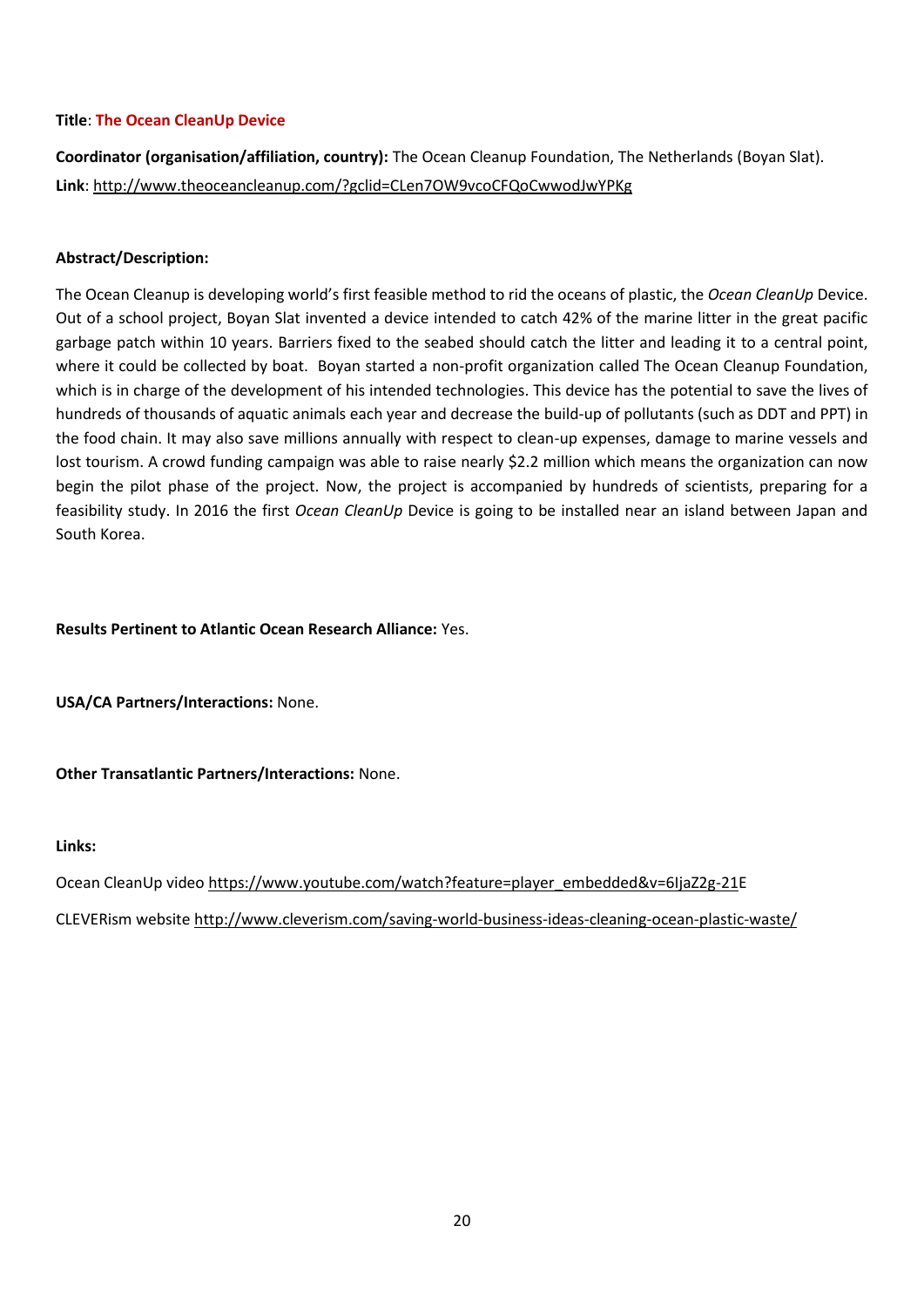## **Title**: **Plastic-eating marine drone**

**Coordinator (organisation/affiliation, country):** Elie Ahovi, Adrien Lefebvre, Philomene Lambaere, Marion Wipliez, Quentin Sorel, Benjamin Lemoal (USA). **Link**:<https://www.behance.net/gallery/14279561/Marine-Drone-1-001-01>

### **Abstract/Description:**

In 2012, Elie Ahovi, an industrial design student, introduced the concept of an autonomous underwater drone that could find and destroy plastic. The electric underwater vehicle called the "Marine Drone" which tows a plastic trapping net, a can siphon plastic garbage, ingesting bits of trash in a wide open maw equivalent to that of a whale shark. A circular buoy surrounds the net to balance the weight of the trash it collects. The drone prevents fish and other marine creatures from getting inside its jaws by spreading an annoying for fishes sonic transmitter. The vehicle communicates with its base station and other drones using sonar. The system may be able to stay underwater for two weeks, swallowing tiny plastic shards or whole plastic bottles. With the draining of its batteries, it can go back to an ocean base, and human crews would tow it up and take out the plastic for recycling. This concept is a response to a challenge from Veolia, a France-based environmental services firm that asked students to propose ideas to deal with the problem of the Great Pacific Garbage Patch.

**Results Pertinent to Atlantic Ocean Research Alliance:** Yes.

**EU Partners/Interactions:** None.

**Other Transatlantic Partners/Interactions:** None.